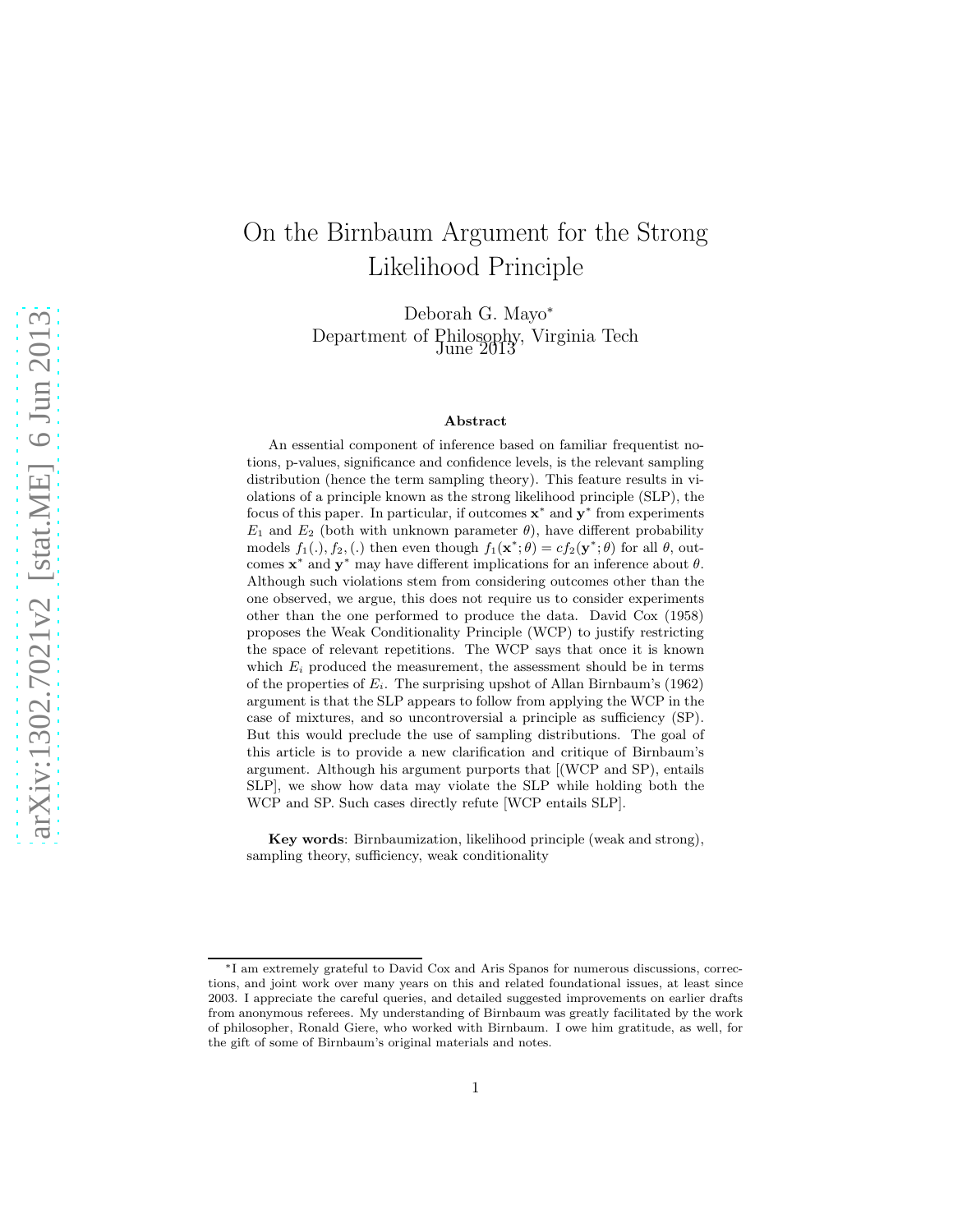# 1 Introduction

It is easy to see why Birnbaum's argument for the strong likelihood principle (SLP) has long been held as a significant, if controversial, result for the foundations of statistics. Not only do all of the familiar frequentist error-probability notions, p-values, significance levels, and so on violate the SLP, but the Birnbaum argument purports to show that the SLP follows from principles that frequentist sampling theorists accept:

The likelihood principle is incompatible with the main body of modern statistical theory and practice, notably the Neyman-Pearson theory of hypothesis testing and of confidence intervals, and incompatible in general even with such well-known concepts as standard error of an estimate and significance level. (Birnbaum 1968, 300)

The incompatibility, in a nutshell, is that on the SLP, once the data  $x$  are given, outcomes other than  $x$  are irrelevant to the evidential import of  $x$ . "[I]t is clear that reporting significance levels violates the LP [SLP], since significance levels involve averaging over sample points other than just the observed x." (Berger and Wolpert 1988, 105).

#### 1.1 The SLP and a frequentist principle of evidence (FEV)

Birnbaum, while responsible for this famous argument, rejected the SLP because "the likelihood concept cannot be construed so as to allow useful appraisal, and thereby possible control, of probabilities of erroneous interpretations (1969, p. 128). That is, he thought the SLP at odds with a fundamental frequentist principle of evidence.

Frequentist Principle of Evidence (general): Drawing inferences from data requires considering the relevant error probabilities associated with the underlying data generating process.

David Cox intended the central principle invoked in Birnbaum's argument, the Weak Conditionality Principle (WCP), as an important way to justify restricting the space of repetitions that are relevant for informative inference. Implicit in this goal is that the role of the sampling distribution for informative inference, is not merely to ensure low error rates in repeated applications of a method, but to avoid misleading inferences in the case at hand (Mayo 1996; Mayo and Spanos 2006, 2011; Mayo and Cox 2006, 2010).

To refer to the most familiar example, the WCP says that if a parameter of interest  $\theta$  could be measured by two instruments, one more precise then the other, and a randomizer that is utterly irrelevant to  $\theta$  is used to decide which instrument to use, then, once it is known which experiment was run and its outcome given, the inference should be assessed using the behavior of the instrument actually used. The convex combination of the two instruments, linked via the randomizer, defines a mixture experiment,  $E_{mix}$ . According to the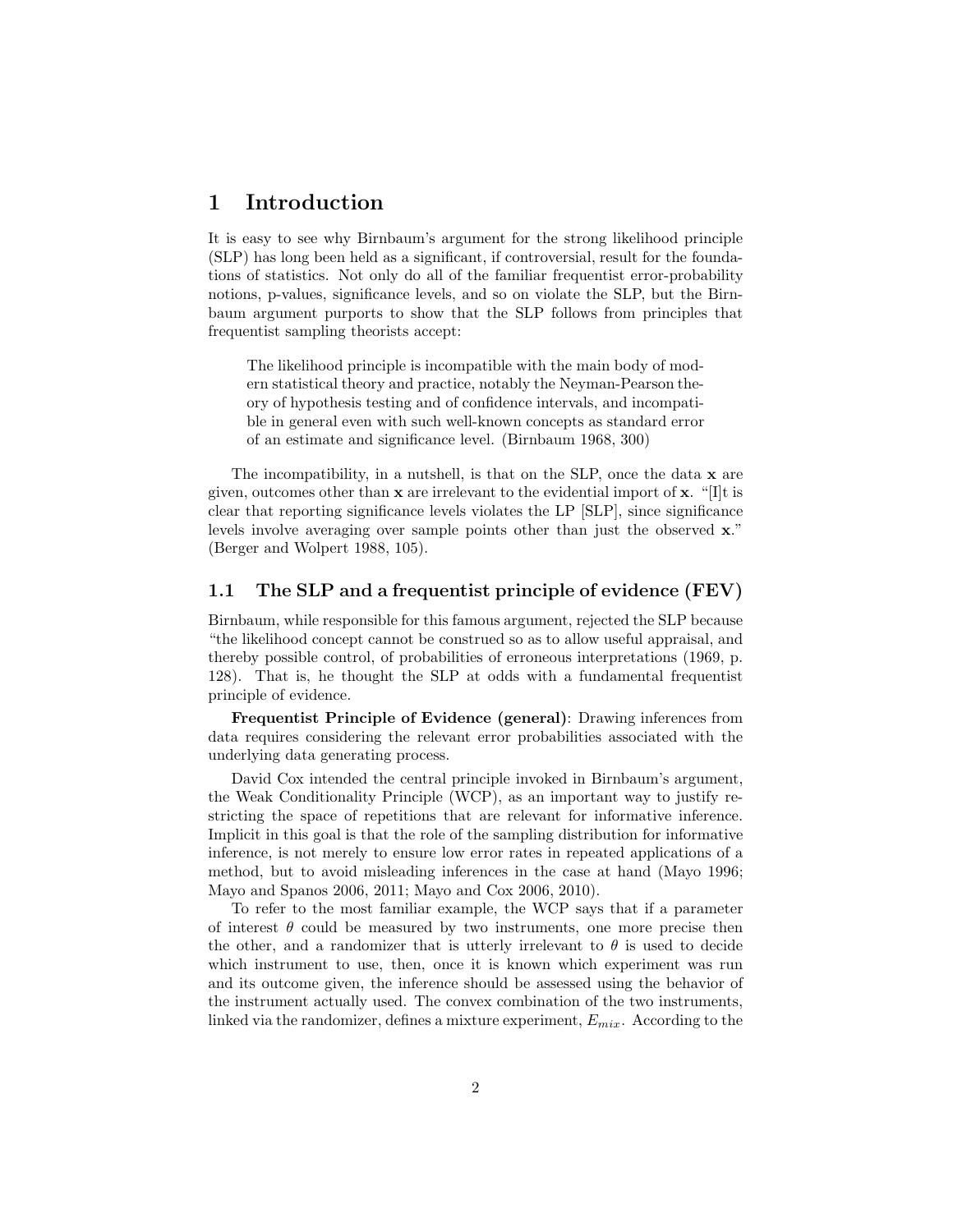WCP, one should condition on the known experiment, even if an unconditional assessment improves the long-run performance (Cox and Hinkley 1974, 96-7).

While conditioning on the instrument actually used seems obviously correct, nothing precludes Neyman-Pearson theory from choosing the procedure "which is best on the average over both experiments" in  $E_{mix}$  (Lehmann and Romano 2005, 394). They ask: "for a given test or confidence procedure, should probabilities such as level, power, and confidence coefficient be calculated conditionally, given the experiment that has been selected, or unconditionally?" They suggest that "the answer cannot be found within the model but depends on the context" (ibid). The WCP gives a rationale for using the conditional appraisal in the context of informative parametric inference.

#### 1.2 What must logically be shown

However, the upshot of the SLP is to claim that the sampling theorist must go all the way, as it were, given a parametric model. If she restricts attention to the experiment producing the data in the mixture experiment, then she is led to consider just the data and not the sample space, once the data are in hand. While the argument has been stated in various forms, the surprising upshot of all versions is that the SLP appears to follow from applying the WCP in the case of mixture experiments, and so uncontroversial a notion as sufficiency (SP). "Within the context of what can be called classical frequencybased statistical inference, Birnbaum (1962) argued that the conditionality and sufficiency principles imply the [strong] likelihood principle" (Evan, Fraser and Monette 1986,182). (We use sampling theory interchangeably with frequencybased inference.)

Since the challenge is for a sampling theorist who holds the WCP, such as David Cox, it is obligatory to consider whether and how such a sampling theorist can meet it. While the WCP is not itself a theorem in a formal system, Birnbaum's argument purports that the following is a theorem:

### [(WCP and SP) entails SLP].

If true, any data instantiating both WCP and SP could not also violate the SLP, on pain of logical contradiction. We will show how data may violate the SLP while still adhering to both the WCP and SP. Such cases also refute [WCP entails SLP], making our argument applicable to attempts to weaken or remove the SP. Violating SLP may be written as not-SLP.

We follow the formulations of the Birnbaum argument given in Berger and Wolpert (1988), Birnbaum (1962), and Casella and R. Berger (2002), and D. R. Cox (1977). The current analysis clarifies and fills in the gaps of an earlier discussion in Mayo (2010), Mayo and Cox (2011), and lets us cut through a fascinating and complex literature. The puzzle is solved by adequately stating the WCP, and keeping the meaning of terms consistent, as they must be in an argument built on a series of identities.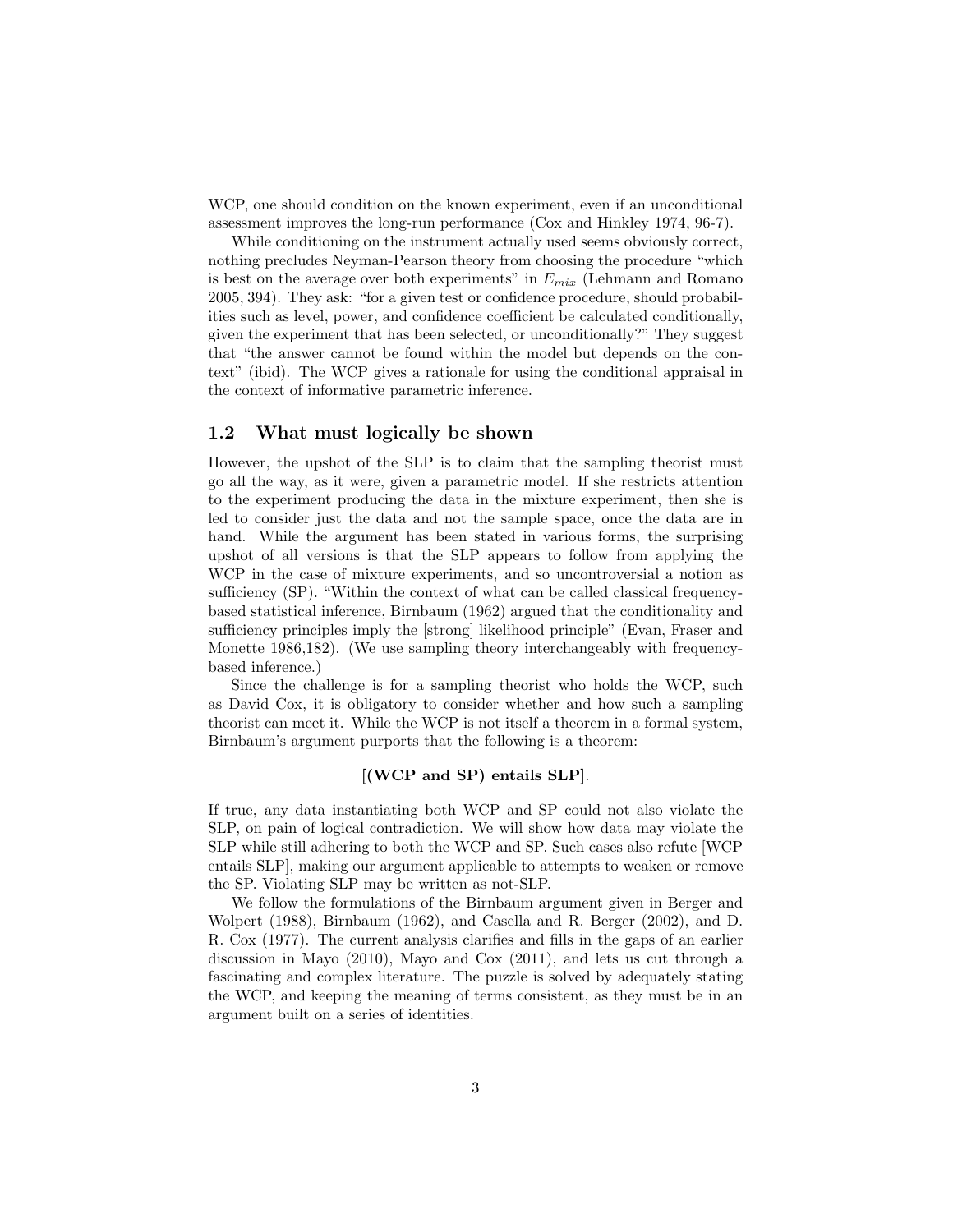### 1.3 Does it matter?

On the face of it, current day uses of sampling theory statistics do not seem in need of going back 50 years to tackle a foundational argument. This may be so, but only if it is correct to assume that the Birnbaum argument must be flawed somewhere. Even those who feel unconvinced by some of the machinations of the argument must admit some discomfort at the lack of resolution of the paradox. If one cannot show the relevance of error probabilities and sampling distributions to inferences once the data are in hand, then the uses of frequentist sampling theory, and resampling methods, for inference purposes rest on shaky foundations.

The SLP is deemed of sufficient importance to be included in textbooks on statistics, along with a version of Birnbaum's argument that we will consider.

It is not uncommon to see statistics texts argue that in frequentist theory one is faced with the following dilemma: either to deny the appropriateness of conditioning on the precision of the tool chosen by the toss of a coin, or else to embrace the strong likelihood principle, which entails that frequentist sampling distributions are irrelevant to inference once the data are obtained. This is a false dilemma. . . . The 'dilemma' argument is therefore an illusion. (Cox and Mayo 2010, 298)

If we are correct, this refutes a position that is generally presented as settled in current texts. But the illusion is not so easy to dispel; thus this paper.

Perhaps, too, our discussion will illuminate a point of agreement between sampling theorists and contemporary nonsubjective Bayesians who concede they "have to live with some violations of the likelihood and stopping rule principles" (Ghosh, Delampady, and Sumanta 2006, 148), since their prior probability distributions are influenced by the sampling distribution. "This, of course, does not happen with subjective Bayesianism. .. the objective Bayesian responds that objectivity can only be defined relative to a frame of reference, and this frame needs to include the goal of the analysis." (J. Berger 2006, 394). By contrast, Savage stressed:

According to Bayes's theorem,  $P(x|\theta)$ ...constitutes the entire evidence of the experiment...  $[I]f y$  is the datum of some other experiment, and if it happens that  $P(x|\theta)$  and  $P(y|\theta)$  are proportional functions of  $\theta$  (that is, constant multiples of each other), then each of the two data x and y have exactly the same thing to say about the value of  $\theta$ . (Savage 1962a, 17, using  $\theta$  for his  $\lambda$ .)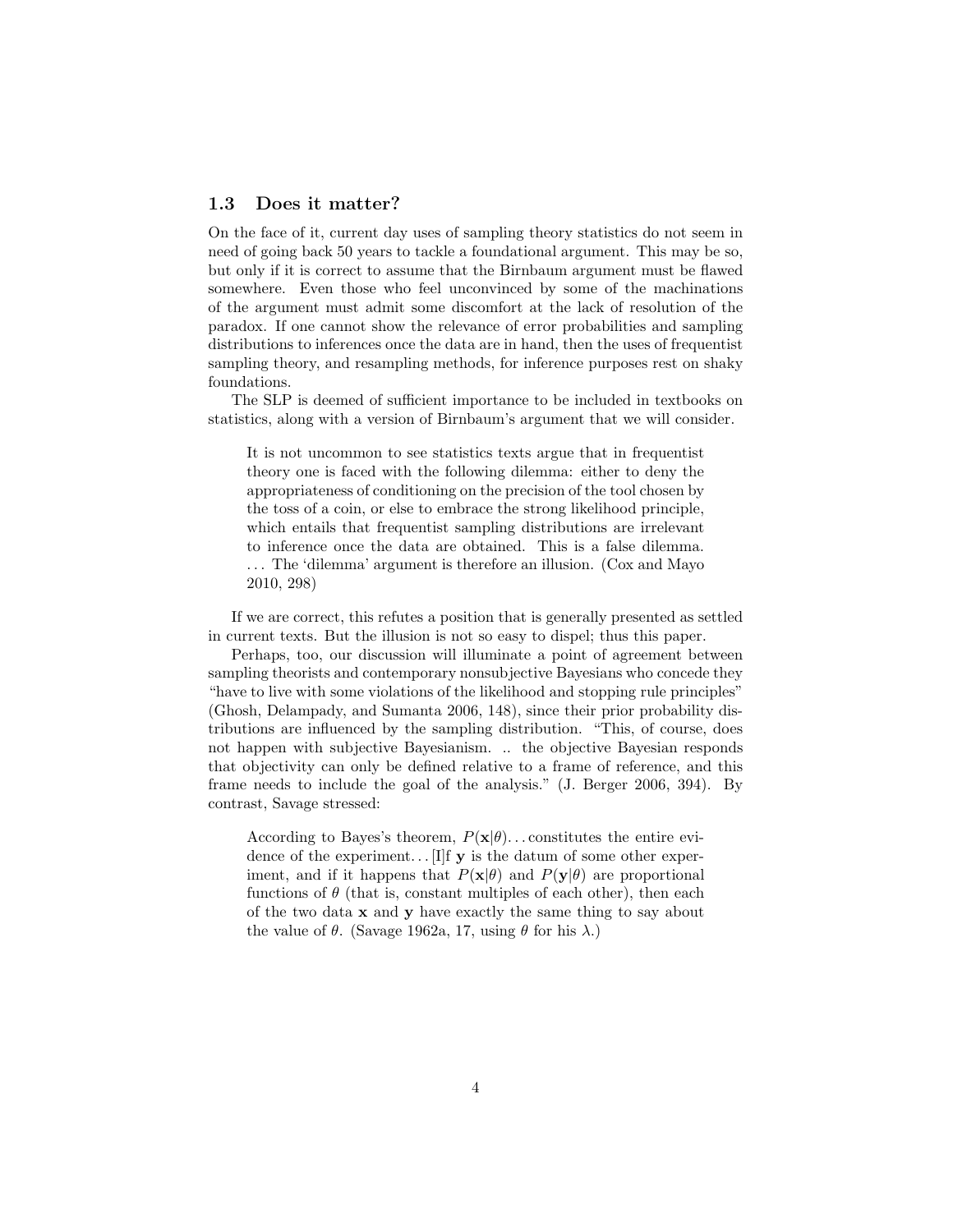### 2 Notation and sketch of Birnbaum's argument

### 2.1 Points of notation and interpretation

Birnbaum focuses on informative inference about a parameter  $\theta$  in a given model M, and we retain that context. The argument calls for a general term to abbreviate: the inference implication from experiment  $E$  and result  $z$ , where  $E$ is an experiment involving the observation of **Z** with a given distribution  $f(\mathbf{z}; \theta)$ and a model M. We use:

Infr<sub>E</sub>[z]: the parametric statistical inference from a given or known  $(E, z)$ .

(We prefer "given" to "known" to avoid reference to psychology.) We assume relevant features of model M are embedded in the full statement of experiment E. An inference method indicates how to compute the informative parametric inference from  $(E, \mathbf{z})$ . Let:

 $(E, \mathbf{z}) \Rightarrow \text{Infr}_E[\mathbf{z}]$ : an informative parametric inference about  $\theta$  from given  $(E, \mathbf{z})$  is to be computed by means of  $\text{Infr}_E[\mathbf{z}]$ .

The principles of interest turn on cases where  $(E, z)$  is given, and we reserve " $\Rightarrow$ " for such cases. The abbreviation  $\mathsf{Inf}_{E}[\mathbf{z}]$ , first developed in Cox and Mayo (2010), could allude to any parametric inference account; we use it here to allow ready identification of the particular experiment  $E$ , and its associated sampling distribution, whatever it happens to be.  $\mathsf{Infr}_{E_{mix}}(\mathbf{z})$  is always understood as the convex combination over the elements of the mixture.

Assertions about how inference "is to be computed given  $(E, \mathbf{z})$ " are intended to reflect the principles of evidence that arise in Birnbaum's argument, whether mathematical or based on intuitive, philosophical considerations about evidence. This is important because Birnbaum emphasizes that the WCP is "not necessary on mathematical grounds alone, but it seems to be supported compellingly by considerations . . . concerning the nature of evidential meaning" of data when drawing parametric statistical inferences (Birnbaum 1962, 491). In using " $=$ " we follow the common notation, while granting the principles tell us when  $z_1$ and  $z_2$  should be deemed inferentially equivalent for the associated inference.

By non-contradiction, for any  $(E, \mathbf{z})$ :

$$
\mathsf{Infr}_E[\mathbf{z}] = \mathsf{Infr}_E[\mathbf{z}].
$$

So to apply a given inference implication means its inference directive is used, and not some competing directive at the same time. Two outcomes  $z_1$  and  $z_1$ will be said to have the same inference implications in  $E$ , and so are inferentially equivalent within E, whenever,  $\ln fr_E[\mathbf{z}_1] = \ln fr_E[\mathbf{z}_2]$ .

### 2.2 The Strong Likelihood Principle: SLP

The principle under dispute, the SLP, involves the inferential equivalence of outcomes from distinct experiments  $E_1$  and  $E_2$ . It is a universal if-then claim: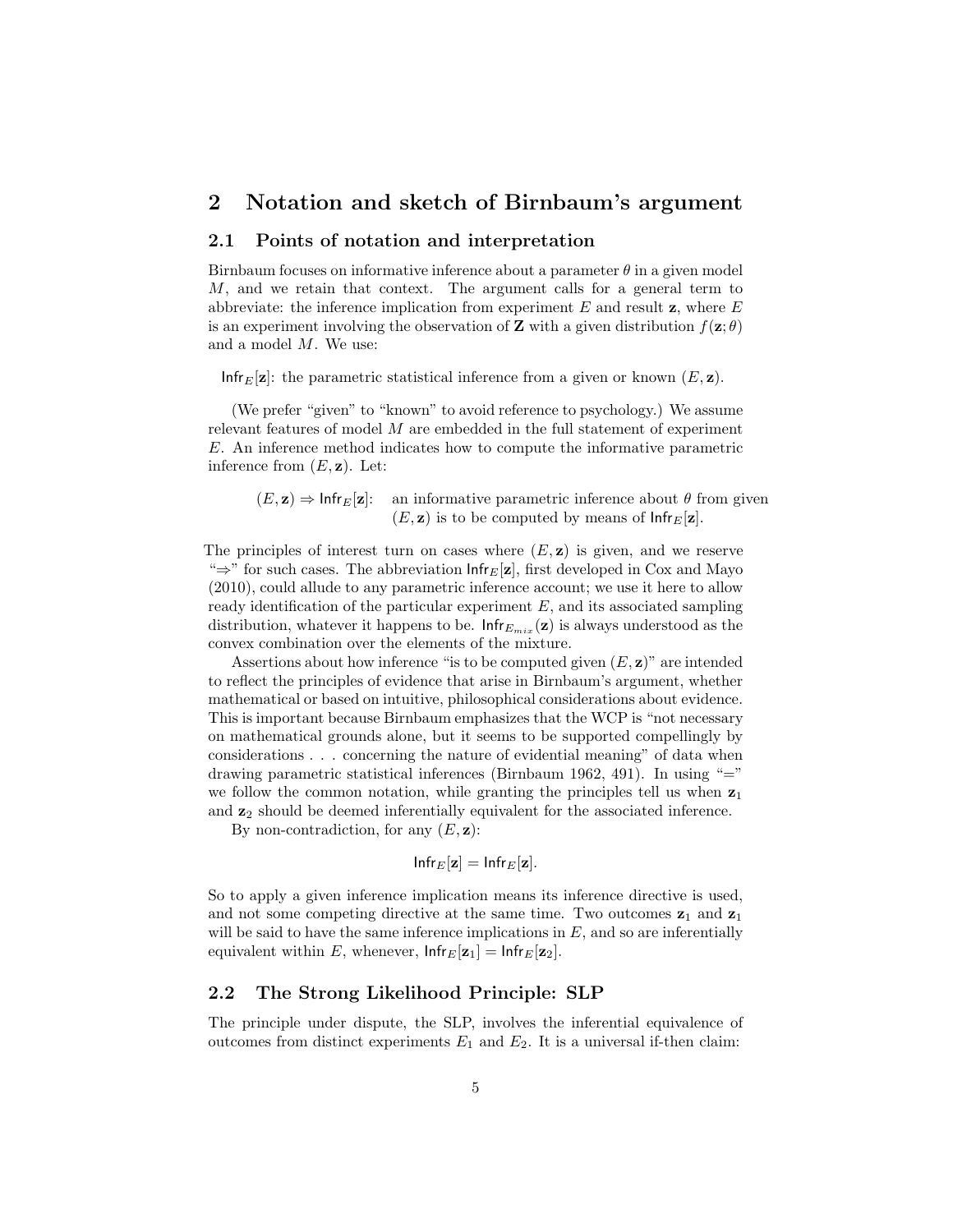**SLP**: For any two experiments  $E_1$  and  $E_2$  with different probability models  $f_1(.)$ ,  $f_2(.)$  but with the same unknown parameter  $\theta$ , if outcomes  $\mathbf{x}^*$  and  $\mathbf{y}^*$  (from  $E_1$  and  $E_2$  respectively) give rise to proportional likelihood functions  $(f_1(\mathbf{x}^*, \theta) = cf_2(\mathbf{y}^*, \theta))$  for all  $\theta$ , for c a positive constant), then  $\mathbf{x}^*$  and  $\mathbf{y}^*$  should be inferentially equivalent for any inference concerning parameter  $\theta$ .

A shorthand for the entire antecedent is that  $(E_1, \mathbf{x}^*)$  is a SLP pair with  $(E_2, \mathbf{y}^*)$ , or just  $\mathbf{x}^*$  and  $\mathbf{y}^*$  form an SLP pair (from  $\{E_1, E_2\}$ ). Assuming all the SLP stipulations, e.g., that  $\theta$  is a shared parameter (about which inferences are to be concerned), we have:

**SLP**: If  $(E_1, \mathbf{x}^*)$  and  $(E_2, \mathbf{y}^*)$  form an SLP pair, then  $\textsf{Infr}_{E_1}[\mathbf{x}^*]=$  $\mathsf{Infr}_{E_2}[\mathbf{y}^*].$ 

We try to simplify notation as much as possible. Experimental pairs  $E_1$  and  $E_2$  involve observing random variables **X** and **Y**, respectively. Thus  $(E_1, \mathbf{y}^*)$ or just  $y^*$  asserts " $E_2$  is performed and  $y^*$  observed"; so we may abbreviate  $\textsf{Infr}_{E_2}[(E, \mathbf{y}^*)]$  as  $\textsf{Infr}_{E_2}[\mathbf{y}^*]$ . Likewise for  $\mathbf{x}^*$ . To facilitate readability, a generic z is used sparingly.

#### 2.3 Sufficiency Principle (Weak Likelihood Principle)

For informative inference about  $\theta$  in E, if  $T_E$  is a (minimal) sufficient statistic for  $E$ , the Sufficiency Principle asserts:

$$
\mathbf{SP}: \text{ If } T_E(\mathbf{z}_1) = T_E(\mathbf{z}_2), \text{ then } \mathsf{Infr}_E[\mathbf{z}_1] = \mathsf{Infr}_E[\mathbf{z}_2].
$$

That is, since inference within the model is to be computed using the value of  $T_E(.)$  and its sampling distribution, identical values of  $T_E$  have identical inference implications, within the stipulated model. Nothing in our argument will turn on the minimality requirement, although it is common.

#### 2.3.1 Model checking

An essential part of the statements of the principles SP, WCP, and SLP is that the validity of the model is granted as adequately representing the experimental conditions at hand (Birnbaum 1962, 491). Thus, accounts that adhere to the SLP are not thereby prevented from analyzing features of the data such as residuals, which are relevant to questions of checking the statistical model itself. There is some ambiguity on this point in Casella and R. Berger (2002):

Most model checking is, necessarily, based on statistics other than a sufficient statistic. For example, it is common practice to examine residuals from a model. . . Such a practice immediately violates the Sufficiency Principle, since the residuals are not based on sufficient statistics. (Of course such a practice directly violates the [strong] LP also.) (Casella and R. Berger 2002, 295-6)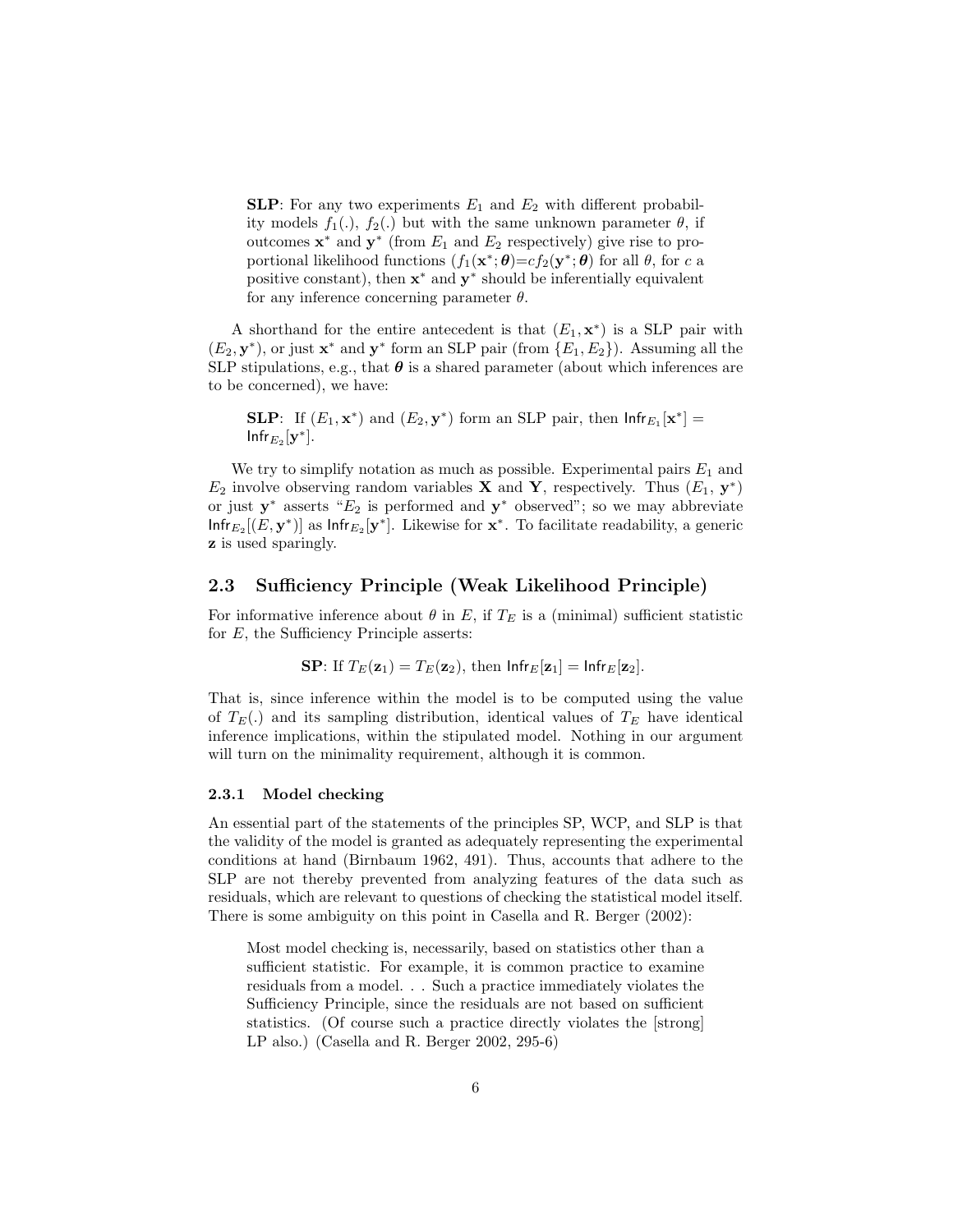They warn that before considering the SLP and WCP, "we must be comfortable with the model" (296). It seems to us more accurate to regard the principles as inapplicable, rather than violated, when the adequacy of the relevant model is lacking. Applying a principle will always be relative to the associated experimental model.

#### 2.3.2 Can two become one?

The SP is sometimes called the weak likelihood principle, limited as it is to a single experiment E, with its sampling distribution. This suggests that if an arbitrary SLP pair,  $(E_1, \mathbf{x}^*)$  and  $(E_2, \mathbf{y}^*)$ , could be viewed as resulting from a single experiment (e.g., by a mixture), then perhaps they could become inferentially equivalent using SP. This will be part of Birnbaum's argument, but is neatly embedded in his larger gambit to which we now turn.

#### 2.4 Birnbaumization: Sketch of the argument

The larger gambit of Birnbaum's argument may be dubbed Birnbaumization. An experiment has been run, label it as  $E_2$ , and  $y^*$  observed. Suppose, for the parametric inference at hand, that  $y^*$  has an SLP pair  $x^*$  in a distinct experiment  $E_1$ . Birnbaum's task is to show the two are evidentially equivalent, as the SLP requires.

We are to imagine that performing  $E_2$  was the result of flipping a fair coin (or some other randomizer given as irrelevant to  $\theta$ ) to decide whether to run  $E_1$ or  $E_2$ . Cox terms this the "enlarged experiment" (Cox 1978, p. 54),  $E_B$ . We are then to define a statistic  $T_B$  that stipulates: If  $(E_i, \mathbf{y}^*)$  is observed, its SLP pair  $\mathbf{x}^*$  in the unperformed experiment is reported.

$$
T_B(E_i, \mathbf{Z}_i) = \begin{cases} (E_1, \mathbf{x}^*), & \text{if } (E_1, \mathbf{x}^*) \text{ or } (E_2, \mathbf{y}^*)\\ (E_i, \mathbf{z}_i), & \text{otherwise.} \end{cases}
$$

Birnbaum's argument focuses on the first case, and ours will as well.

Following our simplifying rule, whenever  $E_2$  is performed and  $\mathbf{Y} = \mathbf{y}^*$  observed, and **y**<sup>\*</sup> is seen to admit a SLP pair, then label its particular SLP pair  $(E_1, \mathbf{x}^*)$ . Any problems of non-uniqueness in identifying SLP pairs are put to one side, nor does Birnbaum consider them. Thus when  $(E_2, \mathbf{y}^*)$  is observed,  $T_B$  reports it as  $(E_1, \mathbf{x}^*)$ . This yields the Birnbaum experiment,  $E_B$ , with its statistic  $T_B$ . We abbreviate the inference (about  $\theta$ ) in  $E_B$  as:

$$
\mathsf{Infr}_{E_B}[\mathbf{y}^*].
$$

The inference implication of (about  $\theta$ ) in  $E_B$  from  $y^*$  under Birnbaumization is:

$$
(E_2,\mathbf{y}^*) \Rightarrow \mathsf{Infr}_{E_B}[\mathbf{x}^*],
$$

where the computation in  $E_B$  is always the convex combination over  $E_1$  and  $E_2$ . But also:

$$
(E_2, \mathbf{y}^*) \Rightarrow \mathsf{Infr}_{E_B}[\mathbf{y}^*].
$$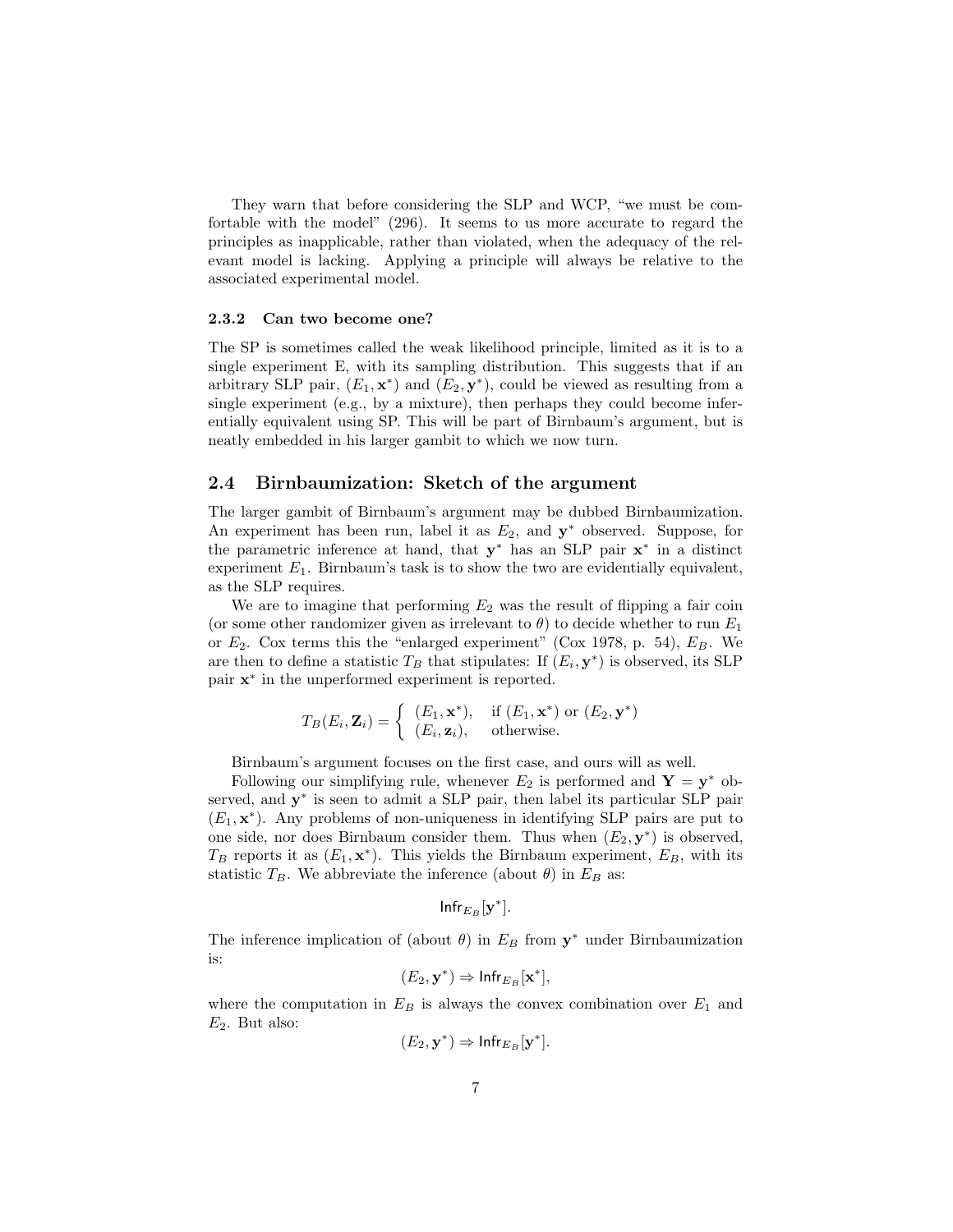It follows that, within  $E_B$ ,  $\mathbf{x}^*$  and  $\mathbf{y}^*$  are inferentially equivalent. Call this claim:

[B]:  $lnfr_{E_B}[\mathbf{x}^*] = lnfr_{E_B}[\mathbf{y}^*]$ .

The argument is to hold for any SLP pair. Now [B] does not yet reach the SLP which requires:

$$
\mathsf{Infr}_{E_1}[\mathbf{x}^*] = \mathsf{Infr}_{E_2}[\mathbf{y}^*].
$$

But Birnbaum does not stop there. Having constructed the hypothetical experiment  $E_B$ , we are to use the WCP to condition back down to the known experiment  $E_2$ . But this will not produce the SLP as we now show.-0.07in

### 2.5 Addressing a possible question about hypothetical mixtures

Before turning to that we address a possible question: why suppose the argument makes any appeal to a hypothetical mixture? (See also Section 5.1.) The reason is this: The SLP does not refer to mixtures. It is a universal generalization claiming to hold for an arbitrary SLP pair. But we have no objection to imagining (as Birnbaum does 1962, 496) a universe of all of the possible SLP pairs, where each pair has resulted from a  $\theta$ -irrelevant randomizer (for the given context). Then, when  $y^*$  is observed, we pluck the relevant pair, and construct  $T_B$ . Our question is: why should the inference implication from  $y^*$  be obtained by reference to  $\inf_{E_B} [\mathbf{y}^*]$ , the convex combination? (The same question arises in an actual mixture, as we will see.) Birnbaum does not think it should be, else he would stop at [B] and skip the WCP. Note the WCP is based on the outcome y <sup>∗</sup> being given.

# 3 SLP Violation pairs

Birnbaum's argument is of central interest when we have SLP violations. We may characterize an SLP violation as any inferential context where the antecedent of the SLP is true and the consequent is false.

**SLP violation**:  $(E_1, \mathbf{x}^*)$  and  $(E_2, \mathbf{y}^*)$  form an SLP pair, but  $\mathsf{Infr}_{E_1}[\mathbf{x}^*] \neq$  $Infr_{E_2}[\mathbf{y}^*].$ 

A SLP pair that violates the SLP, will be called an SLP violation pair (from  $E_1, E_2$ , respectively).

It is not always emphasized that whether (and how) an inference method violates the SLP depends on the type of inference to be made, even within an account that allows SLP violations. One cannot just look at the data, but must also consider the inference. For example, there may be no SLP violation if the focus is on point against point hypotheses, whereas in computing a statistical significance probability under a null hypothesis there may be. "Significance testing of a hypothesis... is viewed by many as a crucial element of statistics,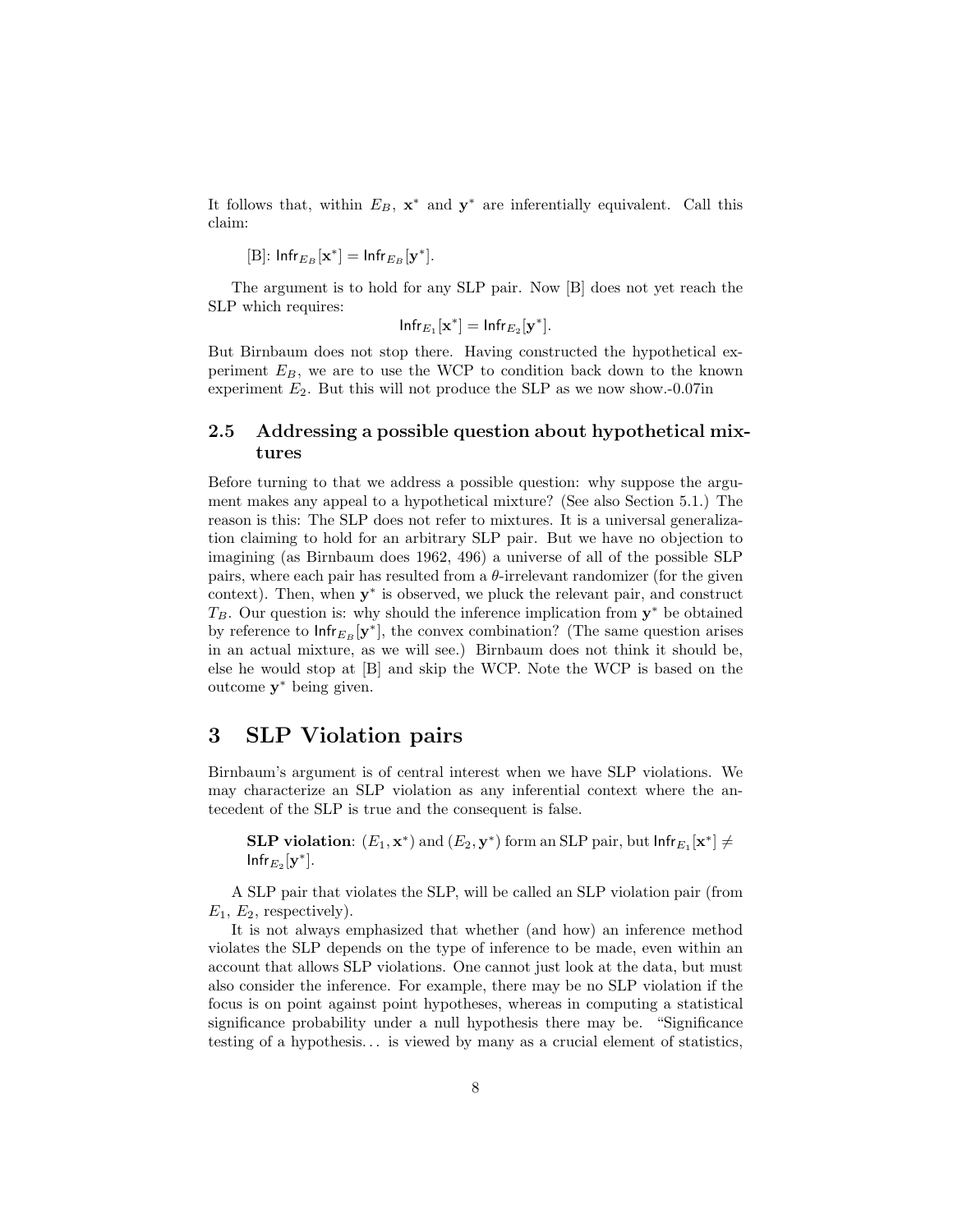yet it provides a startling and practically serious example of conflict with the [SLP]." (Berger and Wolpert, 1988, 104-5). The following is a dramatic example that often arises in this context.

#### 3.1 Fixed versus sequential sampling

Suppose **X** and **Y** are samples from distinct experiments  $E_1$  and  $E_2$ , both distributed as  $N(\theta, \sigma^2)$ , with  $\sigma^2$  identical and *known*, and p-values are to be calculated for the null hypothesis  $H_0$ :  $\theta = 0$  against  $H_1$ :  $\theta \neq 0$ .

In  $E_2$  the sampling rule is to continue sampling until:  $\overline{y}_n > c_\alpha = 1.96\sigma/\sqrt{n}$ , where  $\overline{y}_n = \frac{1}{n} \sum_{i=1}^n y_i$ . In  $E_1$ , the sample size n is fixed, and  $\alpha = .05$ .

In order to arrive at the SLP pair we have to consider the particular outcome observed in  $E_2$ . Suppose that  $E_2$  is run and is first able to stop with  $n=169$ trials. A choice for its SLP pair would be  $(E_1, 1.96\sigma/\sqrt{169})$ , and the SLP violation is fact that:

$$
\mathsf{Infr}_{E_1}[1.96\sigma/\sqrt{169}] \neq \mathsf{Infr}_{E_2}[n{=}169].
$$

### 3.2 Frequentist evidence in the case of significance tests

"[S]topping 'when the data looks good' can be a serious error when combined with frequentist measures of evidence. For instance, if one used the stopping rule [above]. . . but analyzed the data as if a fixed sample had been taken, one could guarantee arbitrarily strong frequentist 'significance' against  $H_0$ ." (Berger and Wolpert, 1988, 77).

From their perspective, the problem is with the use of frequentist significance. For a detailed discussion in favor of the irrelevance of this stopping rule, see Berger and Wolpert, 1988, 74-88. For sampling theorists, by contrast, this example "taken in the context of examining consistency with  $\theta = 0$ , is enough to refute the strong likelihood principle" (Cox 1978, 54), since, with probability 1, it will stop with a 'nominally' significant result even though  $\theta = 0$ . It contradicts what Cox and Hinkley call "the weak repeated sampling principle" (Cox and Hinkley 1974, 51). More generally, the frequentist principle of evidence (FEV) would regard small p-values as misleading if they result from a procedure that readily generates small p-values under  $H_0^{\ 1}$  $H_0^{\ 1}$  $H_0^{\ 1}$ .

For the sampling theorist, to report a 1.96 standard deviation difference known to have come from optional stopping, just the same as if the sample size had been fixed, is to discard relevant information for inferring inconsistency with the null, while "according to any approach that is in accord with the strong likelihood principle, the fact that this particular stopping rule has been used is

<span id="page-8-0"></span> $1$ Mayo and Cox 2006, 2010, 254:

**FEV:** y is (strong) evidence against  $H_0$ , only if, were  $H_0$  a correct description of the mechanism generating y, then, with high probability this would have resulted in a less discordant result than is exemplified by y.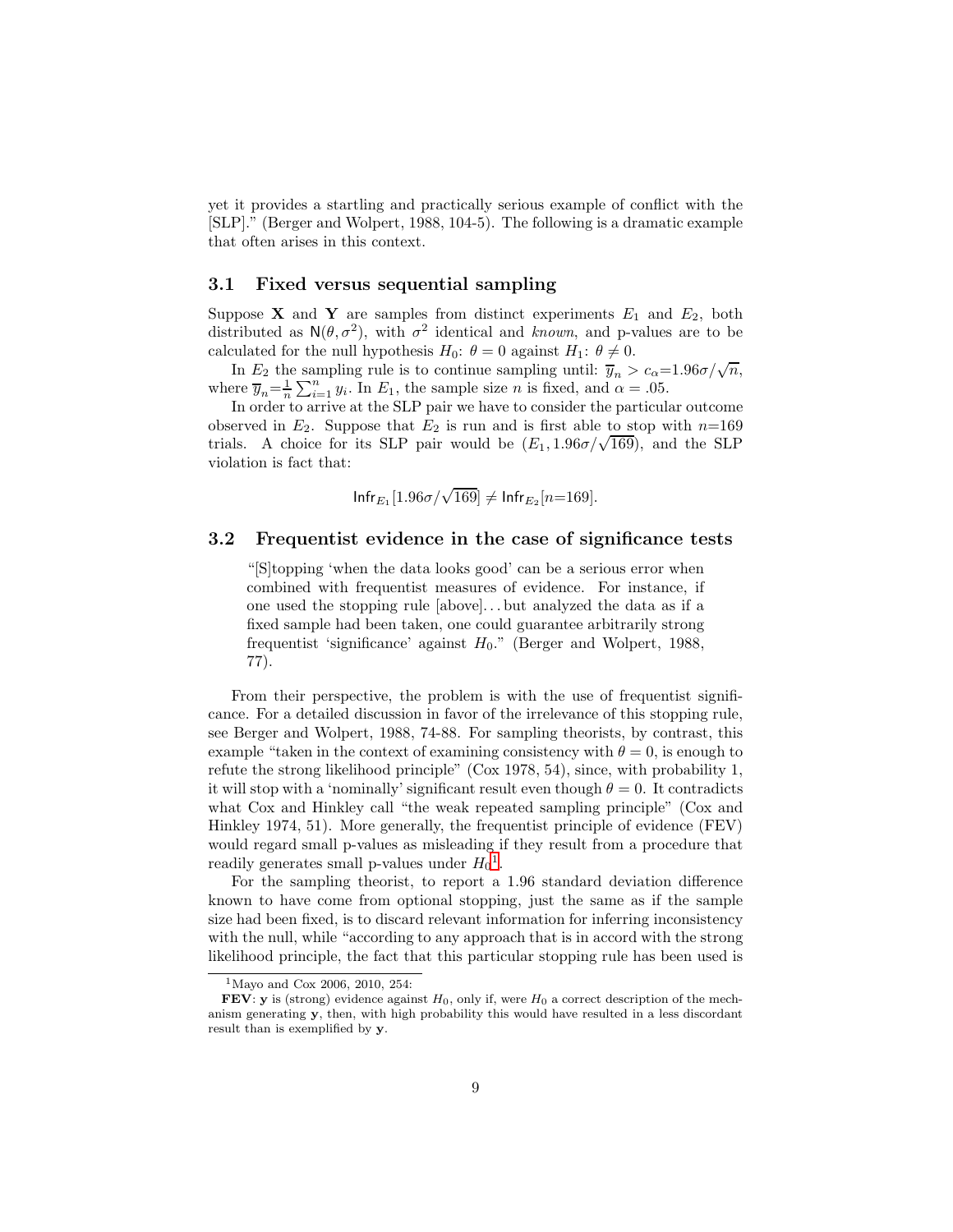$i$ irrelevant." (Cox and Hinkley 1974, 51)<sup>[2](#page-9-0)</sup>. The actual p-value will depend of course on when it stops. We emphasize that our argument does not turn on accepting a frequentist principle of evidence (FEV); but these considerations are useful both to motivate and understand the core principle of Birnbaum's argument, the WCP.

# 4 The Weak Conditionality Principle (WCP)

From Section 2.4 we have: [B]  $\text{Infr}_{E_B}[\mathbf{x}^*] = \text{Infr}_{E_B}[\mathbf{y}^*]$  since the inference implication is by the constructed  $T_B$ . How might Birnbaum move from [B] to the SLP, for an arbitrary pair  $\mathbf{x}^*$  and  $\mathbf{y}^*$ ?

There are two possibilities. One would be to insist informative inference ignore or be insensitive to sampling distributions. But since we know that SLP violations result because of the difference in sampling distributions, to simply deny them would obviously render his argument circular (or else irrelevant for sampling theory). We assume Birnbaum does not intend his argument to be circular, and Birnbaum relies on further steps to which we now turn.

#### 4.1 Two measuring instruments of different precisions

The crucial principle of inference on which Birnbaum's argument rests is the weak conditionality principle (WCP), intended to indicate the relevant sampling distribution in the case of certain mixture experiments. The famous example to which we already alluded, "is now usually called the 'weighing machine example," which draws attention to the need for conditioning, at least in certain types of problems" (Reid 1992, 582).

We flip a fair coin to decide which of two instruments,  $E_1$  or  $E_2$ , to use in observing a normally distributed random sample Z to make inferences about mean  $\theta$ .  $E_1$  has variance of 1, while that of  $E_2$  is 10<sup>6</sup>. We limit ourselves to mixtures of two experiments.

In testing a null hypothesis such as  $\theta = 0$ , the same **z** measurement would correspond to a much smaller p-value were it to have come from  $E_1$  rather than from  $E_2$ : denote them as  $p_1(z)$  and  $p_2(z)$ , respectively. The overall (or average) significance level of the mixture, the convex combination of the pvalues:  $[p_1(\mathbf{z}) + p_2(\mathbf{z})]/2$ , would give a misleading report of how precise or stringent the actual experimental measurement is (Cox and Mayo 2010, 296). The overall (or average) significance level is given by the unconditional test. (See Example 4.6, Cox and Hinkley 1974, 95-6; Birnbaum 1962, 491).

Suppose that we know we have observed a measurement from  $E_2$  with its much larger variance:

The unconditional test says that we can assign this a higher level of significance than we ordinarily do, because if we were to repeat

<span id="page-9-0"></span> $2A$ nalogous situations occur without optional stopping, as with selecting a data-dependent, maximally likely, alternative (Cox and Hinkley 1974, example 2.4.1, 51). See also Mayo and Kruse 2001.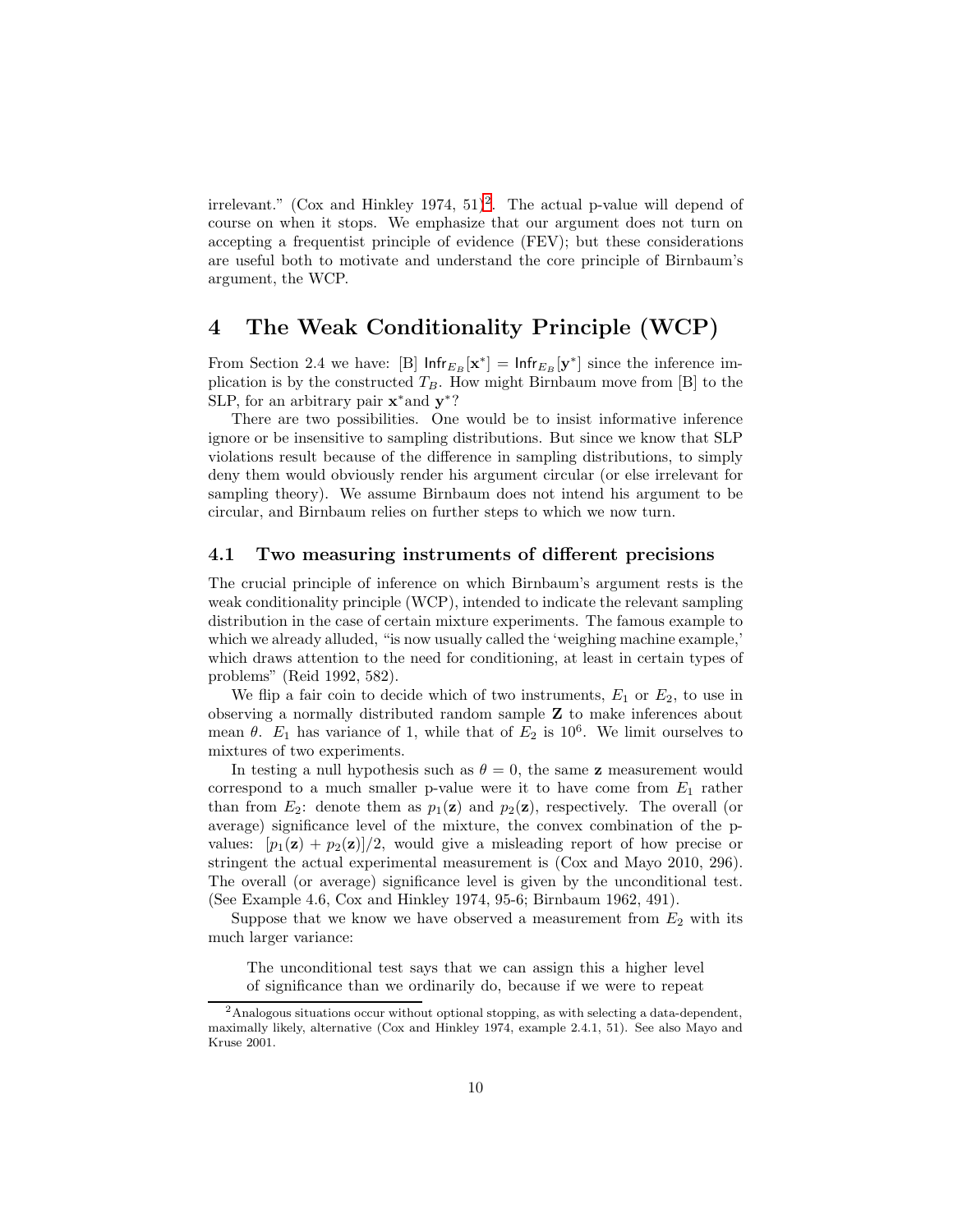the experiment, we might sample some quite different distribution. But this fact seems irrelevant to the interpretation of an observation which we know came from a distribution with the larger variance (Cox 1958, 361).-0.07in

*Once it is known which* E<sup>i</sup> *has produced* z*, the p-value or other inferential assessment should be made with reference to the experiment actually run.*

### 4.2 Weak Conditionality Principle (WCP) in the weighing machine example

We first state the WCP in relation to this example.

We are given  $(E_{mix}, \mathbf{z}_i)$  (i.e.,  $(E_i, \mathbf{z}_i)$  results from mixture experiment  $E_{mix}$ ). WCP exhorts us to condition to be relevant to the experiment actually producing the outcome. This is an example of what Cox terms, "conditioning for relevance".

**WCP**: Given  $(E_{mix}, \mathbf{z}_i)$ ,

Condition on the  $E_i$  producing the result:

$$
(E_{mix}, \mathbf{z}_i) \Rightarrow \mathsf{Infr}_{E_i}[(E_{mix}, \mathbf{z}_i)] = p_i = \mathsf{Infr}_{E_i}[\mathbf{z}_i].
$$

Do not use the unconditional formulation:

$$
(E_{mix}, \mathbf{z}_i) \nRightarrow \mathsf{Infr}_{E_i}[(E_{mix}, \mathbf{z}_i)] = (p_1 + p_2)/2.
$$

The concern is that:

$$
\mathsf{Infr}_{E_{mix}}[(E_{mix},\mathbf{z}_i)] = (p_1 + p_2)/2 \neq p_i.
$$

There are three sampling distributions and the WCP says the relevant one to use is the one known to have generated the result (Birnbaum 1962, 491). In cases where the conditional formulation is identical to the unconditional, the WCP would make no difference.

### 4.3 Irrelevant augmentation: Keep irrelevant facts irrelevant (Irrel)

Another way to view the WCP is to see it as exhorting us to keep what is irrelevant to the sampling behavior of the experiment performed irrelevant (to the inference implication). Consider Birnbaum's (1969, 119) idea that a "trivial" but harmless addition to any given experimental result z might be to toss a fair coin and augment z with a report of heads or tails (where this is irrelevant to the original model). Note the similarity to attempts to get an exact significance level in discrete tests, by allowing borderline outcomes to be declared significant or not (at the given level) according to the outcome of a coin toss. The WCP, of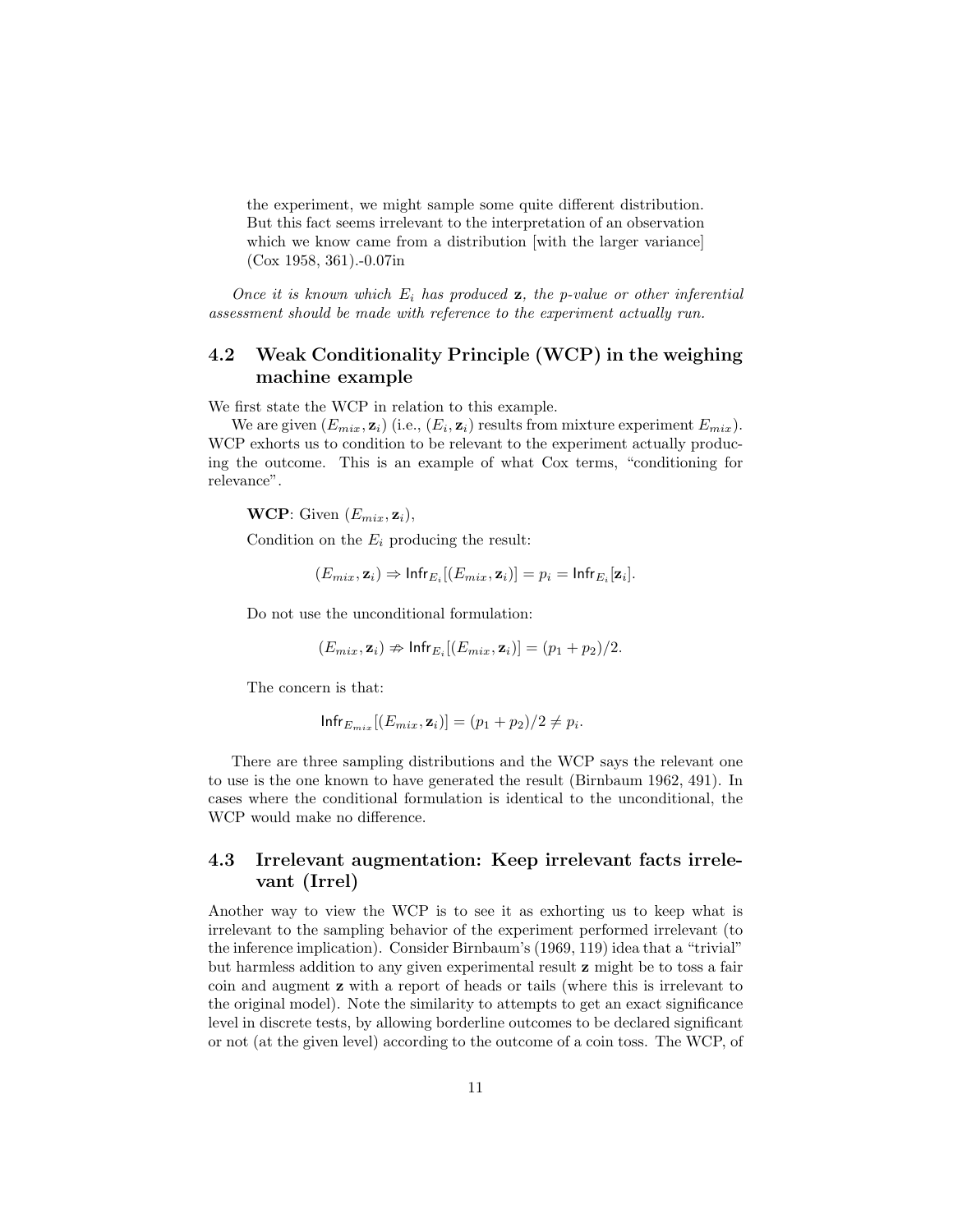course, eschews this. But there is a crucial ambiguity to avoid. It is a harmless addition only if it remains harmless to the inference implication. If it is allowed to alter the test result, it is scarcely harmless.

A holder of the WCP may stipulate that a given  $z_i$  can always be augmented with the result of a  $\theta$ -irrelevant randomizer, provided that it remains irrelevant to the inference implication about  $\theta$  in  $E_i$ . We can abbreviate this irrelevant augmentation of a given result  $z_i$  as a conjunction:  $(E_i \&$ Irrel).

 $(Irrel): Inf<sub>E<sub>i</sub></sub>[(E<sub>i</sub>&Irrel,z<sub>i</sub>)] = Inf<sub>E<sub>i</sub></sub>[z<sub>i</sub>], i=1,2.$ 

The WCP asserts that once a mixture outcome  $(E_{mix}, \mathbf{z}_i)$  is known, it is akin to  $(E_i \& \text{Irrel}, \mathbf{z}_i)$ :  $\mathbf{z}_i$  arose from  $E_i$  conjoined with some irrelevant fact. We return to this in 4.4.

#### 4.4 The WCP and its corollaries

We can give a general statement of the WCP as follows:

A mixture  $E_{mix}$  selects between  $E_1$  and  $E_2$ , using a  $\theta$ -irrelevant process, and it is given that  $(E_i, \mathbf{z}_i)$  results,  $i=1, 2$ . WCP directs the inference implication.

(i) Condition to obtain relevance:

$$
(E_{mix}, \mathbf{z}_i) \Rightarrow \mathsf{Infr}_{E_i}[(E_{mix}, \mathbf{z}_i)] = \mathsf{Infr}_{E_i}(\mathbf{z}_i).
$$

#### Corollaries

(ii) Eschew unconditional formulations:

$$
(E_{mix}, \mathbf{z}_i) \Rightarrow \mathsf{Infr}_{E_{mix}}[\mathbf{z}_i],
$$

whenever the unconditional treatment yields a different inference implication:

i.e., whenever  $\mathsf{Infr}_{E_{mix}}[\mathbf{z}_i] \neq \mathsf{Infr}_{E_i}[\mathbf{z}_i]$ .

(iii) Irrelevant augmentation: Keep what is irrelevant to  $E_i$  irrelevant:

 $\mathsf{Infr}_{E_i}[(E_i \& \mathsf{Irrel}, \mathbf{z}_i)] = \mathsf{Infr}_{E_i}[\mathbf{z}_i].$ 

Recall:  $\text{Infr}_{E_{mix}}[\mathbf{z}_i]$  alludes to the associated convex combination of the relevant pair of experiments. We now highlight some points for reference.

#### 4.4.1 WCP makes a difference

The cases of interest here are where applying WCP would alter the unconditional implication. In these cases WCP makes a difference.

Note that (ii) blocks computing the inference implication from  $(E_{mix}, z_i)$  as  $\textsf{Infr}_{E_{mix}}[\mathbf{z}_i]$ , whenever  $\textsf{Infr}_{E_{mix}}[\mathbf{z}_i] \neq \textsf{Infr}_{E_i}[\mathbf{z}_i]$ . Here  $E_1$   $E_2$ , and  $E_{mix}$  would correspond to three sampling distributions.

WCP requires the experiment and its outcome to be given or known: If it is given only that  $z$  came from  $E_1$  or  $E_2$ , and not which, then WCP does not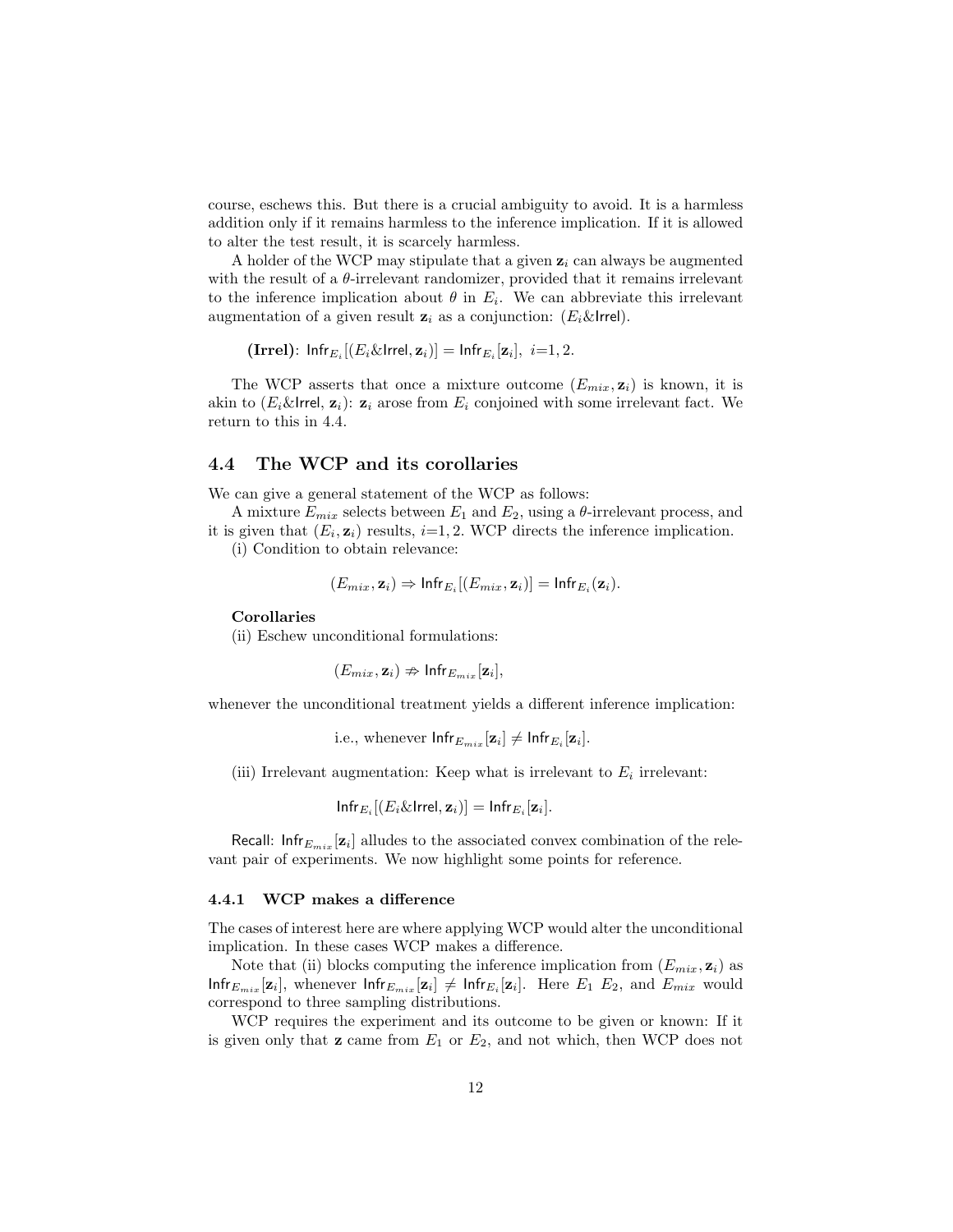authorize (i). In fact, we would wish to block such an inference implication. We might write this:

$$
(E_1 \text{ or } E_2, \mathbf{z}) \nRightarrow \mathsf{Infr}_{E_1}[\mathbf{z}].
$$

Point on notation: The use of " $\Rightarrow$ " is for a given outcome. We may allow it to be used without ambiguity when only a disjunction is given, because while  $E_1$  entails  $E_1$  or  $E_2$ , the converse does not hold. So no erroneous substitution into an inference implication would follow.

#### 4.4.2 Is the WCP an equivalence?

"It was the adoption of an unqualified equivalence formulation of conditionality, and related concepts, which led, in my 1962 paper, to the monster of the likelihood axiom," (Birnbaum 1975, 263). He admits the contrast with "the one-sided form to which applications" had been restricted (1969; p. 139, note 11). The question whether the WCP is a proper equivalence relation, holding in both directions, is one of the most central issues in the argument. But what would be alleged to be equivalent?

Obviously not the unconditional and the conditional inference implications: the WCP makes a difference just when they are inequivalent, i.e., when  $\ln fr_{E_{mix}}[\mathbf{z}_i] \neq$  $\textsf{Infr}_{E_i}[\mathbf{z}_i]$ . Our answer is that the WCP involves an inequivalence as well as an equivalence. The WCP prescribes conditioning on the experiment known to have produced the data, and not the other way around. It is their inequivalence that gives Cox's WCP its normative proscriptive force. To assume the WCP identifies  $\text{Inf}_{E_{mix}}[\mathbf{z}_i]$  and  $\text{Inf}_{E_i}[\mathbf{z}_i]$  leads to trouble. (We return to this in Section 7.)

However, there are equivalences in WCP $(i)$ , as well as in (iii). Once the outcome is given, the addition of  $\theta$ -irrelevant features about the selection of the experiment performed are to remain irrelevant to the inference implication:

$$
\mathsf{Infr}_{E_i}[(E_{mix}, \mathbf{z}_i)] = \mathsf{Infr}_{E_i}[(E_i \& \mathsf{Irrel}, \mathbf{z}_i)].
$$

Both are the same as  $\mathsf{Infr}_{E_i}[\mathbf{z}_i]$ . While claiming that **z** came from a mixture, even knowing it came from a non-mixture, may seem unsettling, we grant it for purposes of making out Birnbaum's argument. By (Irrel), it cannot alter the inference implication under  $E_i$ .

# 5 Birnbaum's SLP argument

#### 5.1 Birnbaumization and the WCP

What does the WCP entail as regards Birnbaumization? Now WCP refers to mixtures, but is the Birnbaum experiment  $E_B$  a mixture experiment? Not really. One cannot perform the following: Toss a fair coin (or other  $\theta$ -irrelevant randomizer). If it lands heads, perform an experiment  $E_2$  that yields a member of an SLP pair  $y^*$ ; if tails, observe an experiment that yields the other member of the SLP pair  $\mathbf{x}^*$ . We do not know what outcome would have resulted from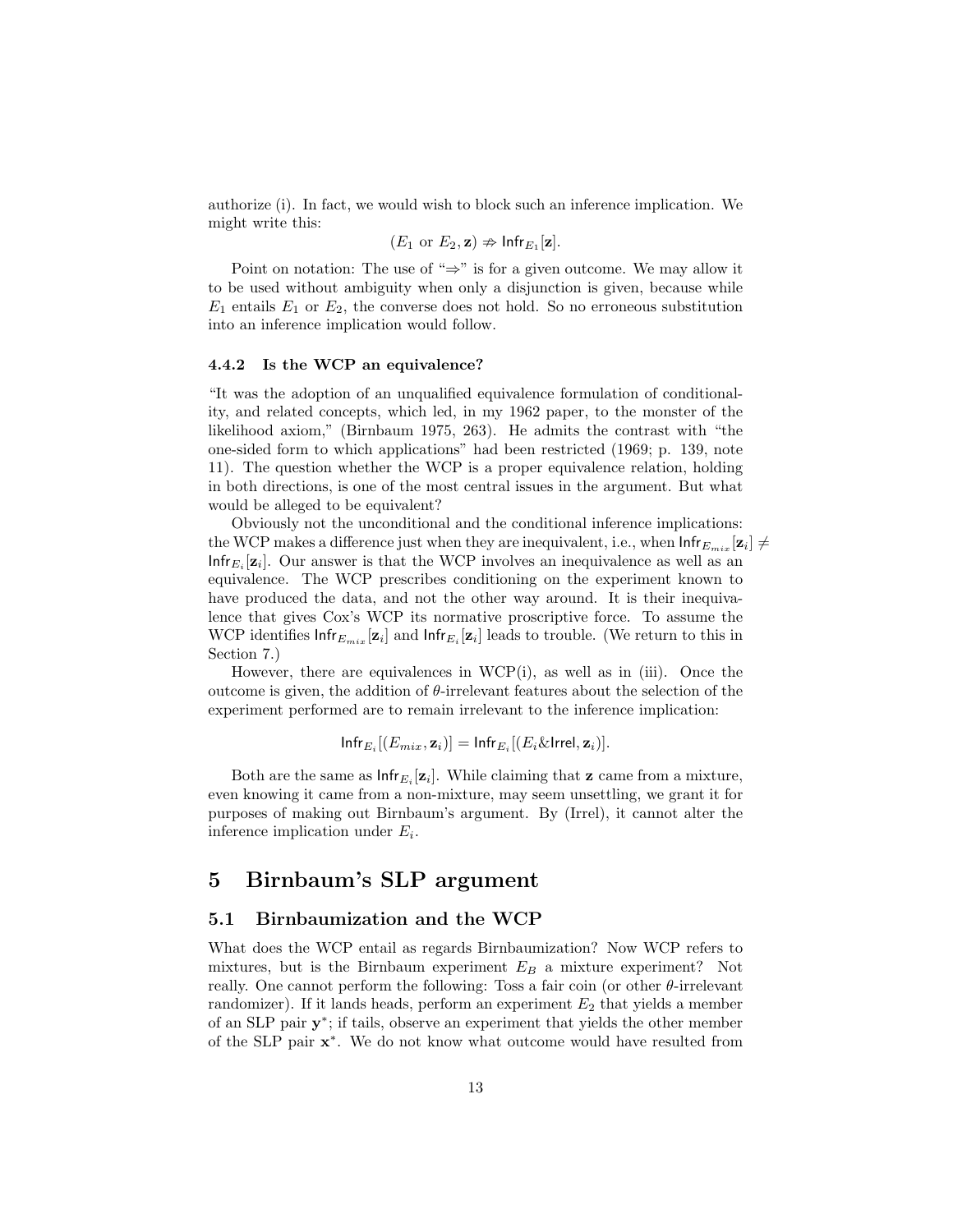the unperformed experiment, much less that it would be an outcome with a proportional likelihood to the observed  $y^*$ . There is a single experiment, and it is stipulated we know which, and what its outcome was. Some have described the Birnbaum experiment as unperformable, or at most a "mathematical mixture" rather than an "experimental mixture" (Kalbfleisch, 1975, 252-253). Birnbaum himself calls it a "hypothetical" mixture.

While a holder of the WCP may simply discount its general applicability in hypothetical experiments, given that Birnbaum's argument has stood for over fifty years, we wish to give it maximal mileage. Birnbaumization may be "performed" in the sense that  $T_B$  can be defined for any SLP pair  $\mathbf{x}^*, \mathbf{y}^*$ . Refer back to the hypothetical universe of SLP pairs, each imagined to have been generated from a  $\theta$ -irrelevant mixture (Section 2.5). When we observe y<sup>∗</sup> we pluck the x<sup>\*</sup> companion needed for the argument. In short, we can Birnbaumize an experimental result: Constructing statistic  $T_B$  with the derived experiment  $E_B$  is the "performance". But what cannot shift in the argument is the stipulation that  $E_i$  be given or known (as noted in 4.4.2); that i be fixed. Nor can the meaning of "given  $z^*$ " shift through the argument, if it is to be sound.

Given  $z^*$ , the WCP precludes Birnbaumizing. On the other hand, if the reported  $z^*$  was the value of  $T_B$ , then we are given only the disjunction, precluding the computation relevant for  $i$  fixed  $(4.4.2)$ . Let us consider the components of Birnbaum's argument.-0.07in

#### 5.2 Birnbaum's argument

 $(E_2, \mathbf{y}^*)$  is given (and it has an SLP pair  $\mathbf{x}^*$ ). The question is to its inferential import. Birnbaum will seek to show that:

$$
\mathsf{Infr}_{E_2}[\mathbf{y}^*] = \mathsf{Infr}_{E_1}[\mathbf{x}^*].
$$

The value of  $T_B$  is  $(E_1, \mathbf{x}^*)$ .

(1) If the inference implication is by the stipulations of  $E_B$ :

$$
(E_2, \mathbf{y}^*) \Rightarrow \mathsf{Infr}_{E_B}[\mathbf{x}^*] = \mathsf{Infr}_{E_B}[\mathbf{y}^*].
$$

Likewise for  $(E_2, \mathbf{y}^*)$ .  $T_B$  is a sufficient statistic for  $E_B$  (the conditional distribution of **Z** –the sample relating to  $E_{mix}$  – given  $T_B$ , is independent of  $\theta$ ).

(2) If the inference implication is by WCP:

$$
(E_2, \mathbf{y}^*) \nRightarrow \mathsf{Infr}_{E_B}[\mathbf{y}^*],
$$

rather:

$$
(E_2, \mathbf{y}^*) \Rightarrow \mathsf{Infr}_{E_2}[\mathbf{y}^*] \text{ and } (E_1, \mathbf{x}^*) \Rightarrow \mathsf{Infr}_{E_1}[\mathbf{x}^*].
$$

Following the inference implication according to  $E_B$  in (1), is at odds with what the WCP stipulates in  $(2)$ . Given  $y^*$ , Birnbaumization directs using the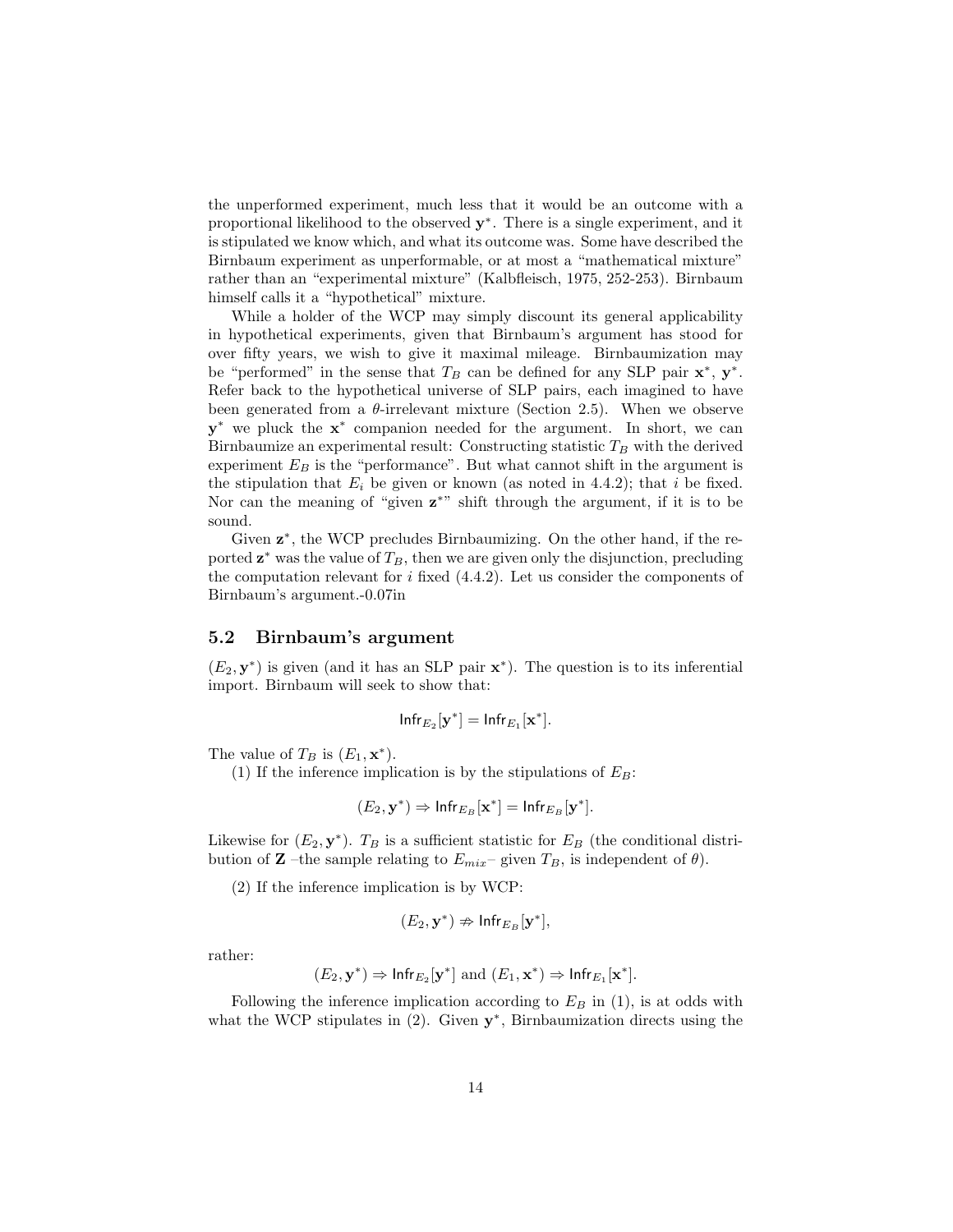convex combination over the components of  $T_B$ ; WCP eschews doing so. We will not get:

$$
\mathsf{Infr}_{E_1}[\mathbf{x}^*] = \mathsf{Infr}_{E_2}[\mathbf{y}^*].
$$

The SLP only seems to follow by the erroneous identity:

$$
\mathsf{Infr}_{E_B}[\mathbf{z}_i^*] = \mathsf{Infr}_{E_i}[\mathbf{z}^*] \text{ for } i=1,2.
$$

### 5.3 Refuting the supposition that (SP and WCP entails SLP)

We can uphold both  $(1)$  and  $(2)$ , while at the same time hold:

(3)  $\mathsf{Infr}_{E_1}[\mathbf{x}^*] \neq \mathsf{Infr}_{E_2}[\mathbf{y}^*].$ 

Specifically, any case where  $\mathbf{x}^*$  and  $\mathbf{y}^*$  is a SLP violation pair, is a case where (3) is true. Since whenever (3) holds, we have a counterexample to the SLP generalization, this demonstrates that SP and WCP and not-SLP are logically consistent. Thus so are WCP and not-SLP. This refutes the supposition that (SP and WCP entails SLP), and also any purported derivation of SLP from WCP alone<sup>[3](#page-14-0)</sup>.

SP is not blocked in (1). The SP is always relative to a model, here  $E_B$ . We have:

 $\mathbf{x}^*$  and  $\mathbf{y}^*$  are SLP pairs in  $E_B$ , and  $\mathsf{Infr}_{E_B}[\mathbf{x}^*] = \mathsf{Infr}_{E_B}[\mathbf{y}^*]$  (i.e., [B] holds).

One may allow different contexts to dictate whether or not to condition (i.e., whether to apply  $(1)$  or  $(2)$ ), but we know of no inference account that permits, let alone requires, self-contradictions. By non-contradiction (for any  $(E, \mathbf{z})$ ):

$$
\mathsf{Infr}_E[\mathbf{z}] = \mathsf{Infr}_E[\mathbf{z}].
$$

 $($  " $\Rightarrow$ " is a function from outcomes to inference implications, and **z=z**, for any z.)

Upholding and applying. This recalls our points in Section 2.1. Applying a rule means following its inference directive. We may uphold the if-then stipulations in (1) and (2), but to apply their competing implications in a single case is self-contradictory.

Arguing from a self-contradiction is unsound. The slogan that anything follows from a self-contradiction G and not-G is true, since for any claim C, the following is a logical truth: If G then (if not-G then C). Two applications of *modus ponens* yield C. One can also derive not-C! But since G and its denial cannot be simultaneously true, any such argument is unsound. (A sound argument must have true premises and be logically valid.) We know Birnbaum was not intending to argue from a self-contradiction, but this may inadvertently occur.

<span id="page-14-0"></span><sup>3</sup>By allowing applications of Birnbaumization, and appropriate choices of the irrelevant randomization probabilities, SP can be weakened to "mathematical equivalence", or even (with compounded mixtures) omitted so that WCP appears to entail SLP. See Evans, Fraser and Monet 1986.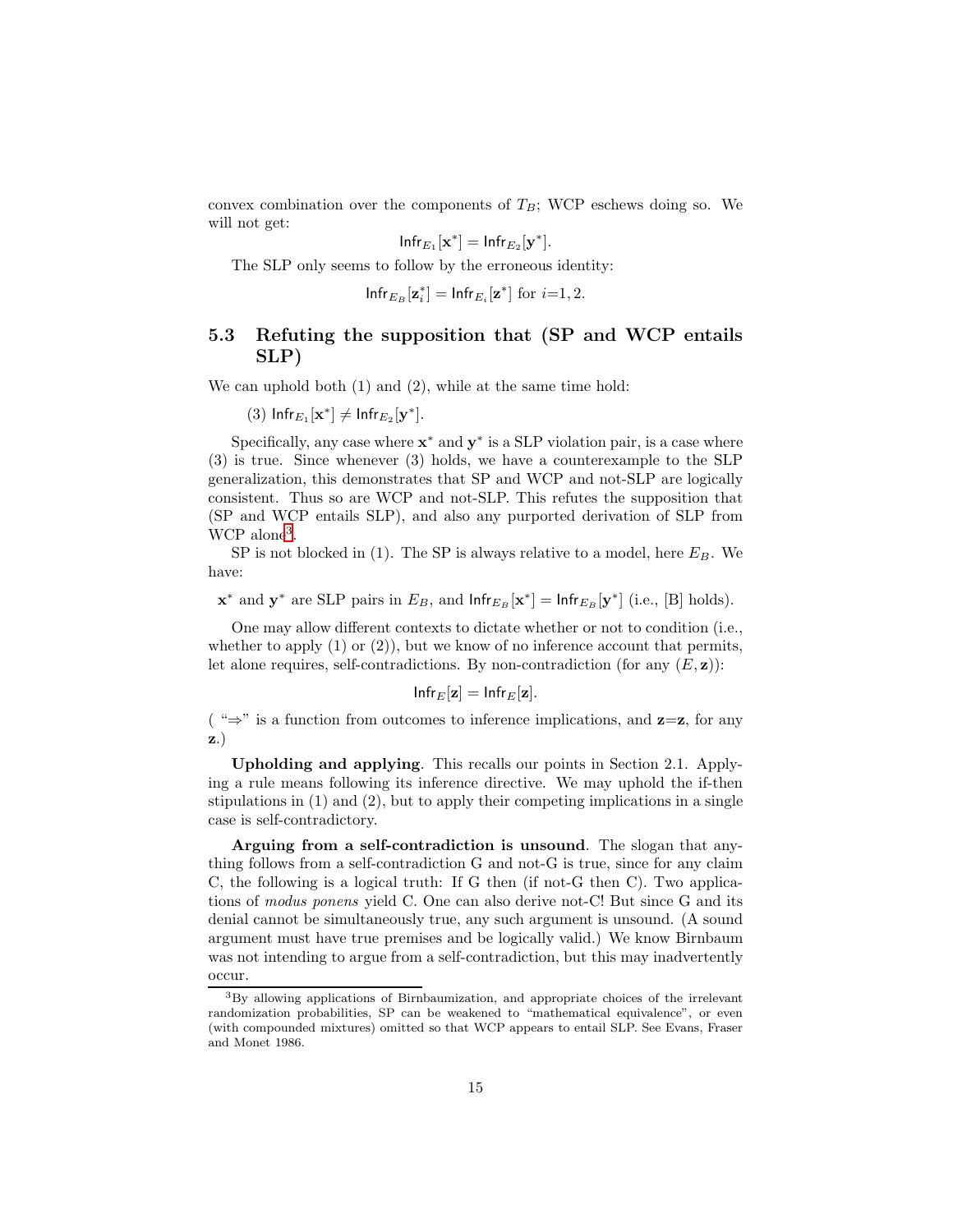#### 5.4 What if the SLP pair arose from an actual mixture?

What if the SLP pair  $\mathbf{x}^*$   $\mathbf{y}^*$  arose from a genuine, and not a Birnbaumized, mixture (e.g., Consider fixed versus sequential sampling, Section 3.1. Suppose  $E_1$  fixes n at 169, the coin flip says perform  $E_2$ , and it happens to stop at  $n=169$ .) We may allow that an unconditional formulation may be defined so that:

$$
\mathsf{Infr}_{E_{mix}}[\mathbf{x}^*] = \mathsf{Infr}_{E_{mix}}[\mathbf{y}^*].
$$

But WCP eschews the unconditional formulation; it says condition on the experiment known to have produced  $z_i$ :

$$
(E_{mix}, \mathbf{z}_i^*) \Rightarrow \mathsf{Infr}_{E_i}[\mathbf{z}_i^*], \ i = 1, 2.
$$

Any SLP violation remains one:  $\text{Infr}_{E_1}[\mathbf{x}^*] \neq \text{Infr}_{E_2}[\mathbf{z}_i^*].$ 

# 6 Discussion

We think a fresh look at this venerable argument is warranted. Wearing a logician's spectacles, and entering the debate outside of the thorny issues from decades ago, may be an advantage.

It must be remembered that the onus is not on someone who questions if the SLP follows from the SP and WCP to provide suitable principles of evidence, however desirable it might be to have them. The onus is on Birnbaum to show that for any given **y**<sup>\*</sup>, a member of an SLP pair with **x**<sup>\*</sup>, with different probability models  $f_1(.)$ ,  $f_2(.)$ , that he will be able to derive from SP and WCP, that  $\mathbf{x}^*$ and **y**<sup>∗</sup> should have the identical inference implications concerning shared parameter  $\theta$ . We have shown that SLP violations do not entail renouncing either the SP or the WCP.

It is no rescue of Birnbaum's argument that a sampling theorist wants principles in addition to the WCP to direct the relevant sampling distribution for inference; indeed, Cox has given others. It was to make the application of the WCP in his argument as plausible as possible to sampling theorists that Birnbaum refers to the type of mixture in Cox's (1958) famous example of instruments  $E_1, E_2$  with different precisions.

We do not assume sampling theory, but employ a formulation that avoids ruling it out in advance. The failure of Birnbaum's argument to reach the SLP relies only on a correct understanding of the WCP. We may grant that for any y<sup>\*</sup> its SLP pair could occur in repetitions (and may even be out there as in Section 2.5). However, the key point of the WCP is to deny that this fact should alter the inference implication from the known  $y^*$ . To insist it should is to deny the WCP. Granted, WCP sought to identify the relevant sampling distribution for inference from a specified type of mixture, and a known  $y^*$ , but it is Birnbaum who purports to give an argument that is relevant for a sampling theorist, and for "approaches which are independent of Bayes' principle" (1962, 495). Its implications for sampling theory is why it was dubbed "a landmark in statistics" (Savage 1962b, 307-8).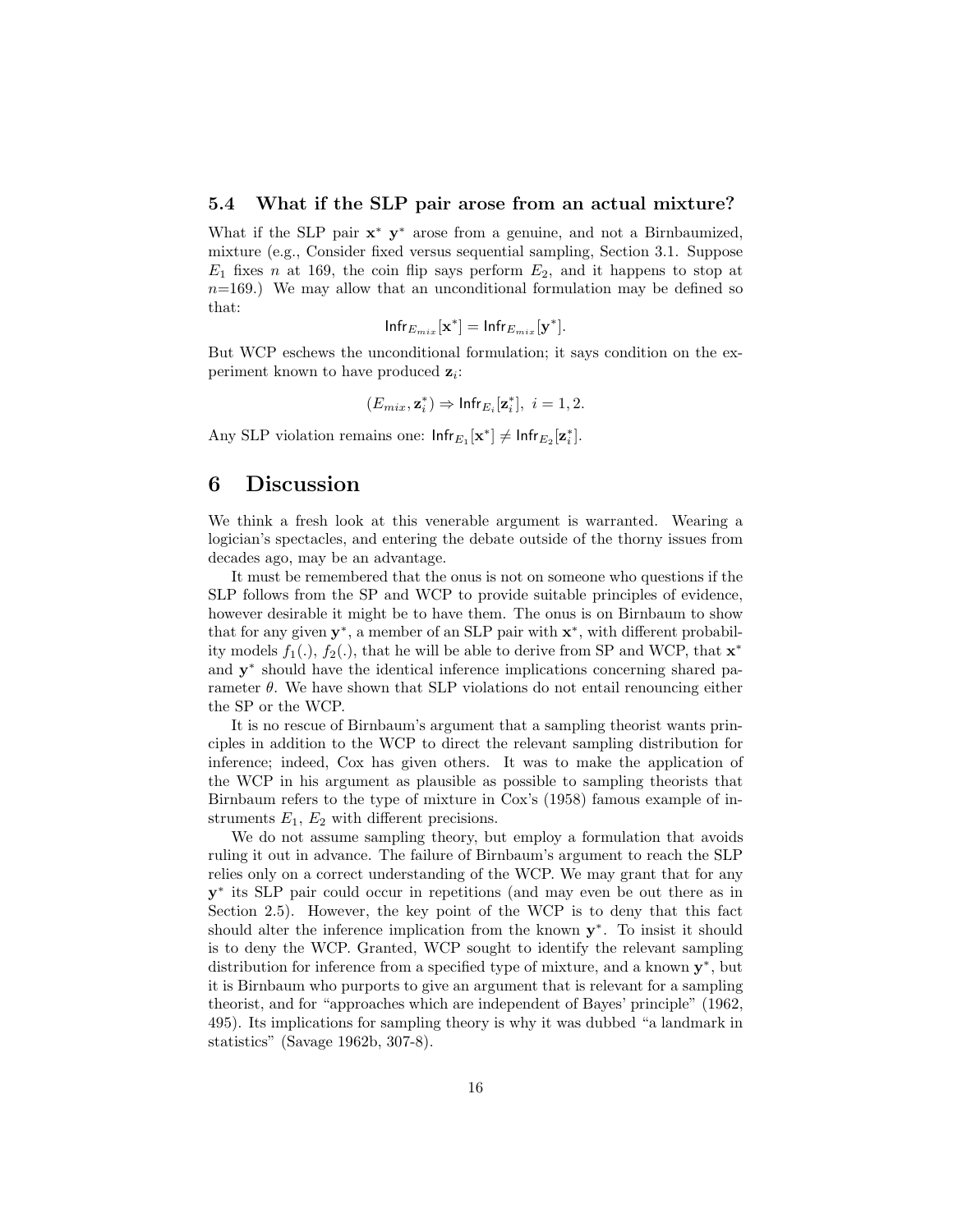Let us look at the two statements about inference implications from a given  $(E_2, y^*)$ , applying (1) and (2) in 5.2:

$$
(E_2, \mathbf{y}^*) \Rightarrow \mathsf{Infr}_{E_B}[\mathbf{x}^*]
$$
  

$$
(E_2, \mathbf{y}^*) \Rightarrow \mathsf{Infr}_{E_2}[\mathbf{y}^*]
$$

Can both be applied in exactly the same model with the same given z? The answer is yes, so long as the WCP happens to make no difference:

$$
\mathsf{Infr}_{E_B}[\mathbf{z}_i^*] = \mathsf{Infr}_{E_i}[\mathbf{z}_i^*].
$$

Now the SLP must be applicable to any SLP pair. However, to assume that (1) and (2) can be consistently applied for any  $\mathbf{x}^*, \mathbf{y}^*$  pair would be to assume no SLP violations are possible, which really would render Birnbaum's argument circular. So from 5.4, the choices are to regard Birnbaum's argument as unsound (arguing from a contradiction) or circular (assuming what it purports to prove). Neither is satisfactory. We are left with competing inference implications and no way to get to the SLP. There is evidence Birnbaum saw the gap in his argument (Birnbaum 1972); and in the end he held the SLP only restricted to (pre-designated) point against point hypotheses[4](#page-16-0) .

It is not SP and WCP that conflict, the conflict comes from WCP together with Birnbaumization—understood as both invoking the hypothetical mixture, and erasing the information as to which experiment the data came. If one Birnbaumizes, one cannot at the same time uphold the "keep irrelevants irrelevant" (Irrel) stipulation of the WCP. So for any given  $(E, z)$  one must choose, and the answer is straightforward for a holder of the WCP. To paraphrase Cox's (1958, 361) objection to unconditional tests:

Birnbaumization says that we can assign  $y^*$  a different level of significance than we ordinarily do, because one may identify an SLP pair  $\mathbf{x}^*$  and construct statistic  $T_B$ . But this fact seems irrelevant to the interpretation of an observation which we know came from  $E_2$ . To conceal the index, and use the convex combination, would give a distorted assessment of statistical significance.

# 7 Relation to other criticisms of Birnbaum

A number of critical discussions of the Birnbaum argument and the SLP exist. While space makes it impossible to discuss them here, we believe the current analysis cuts through this extremely complex literature. Take, for example, the most well-known criticisms by Durbin (1970) and Kalbfleish (1975), discussed in the excellent paper by Evan, Fraser and Monette (1986). Allowing that any  $y^*$ may be viewed as having arisen from Birnbaum's mathematical mixture, they

<span id="page-16-0"></span><sup>4</sup>This alone would not oust all sampling distributions. Birnbaum's argument, even were it able to get a foothold, would have to apply further rounds of conditioning to arrive at the data alone.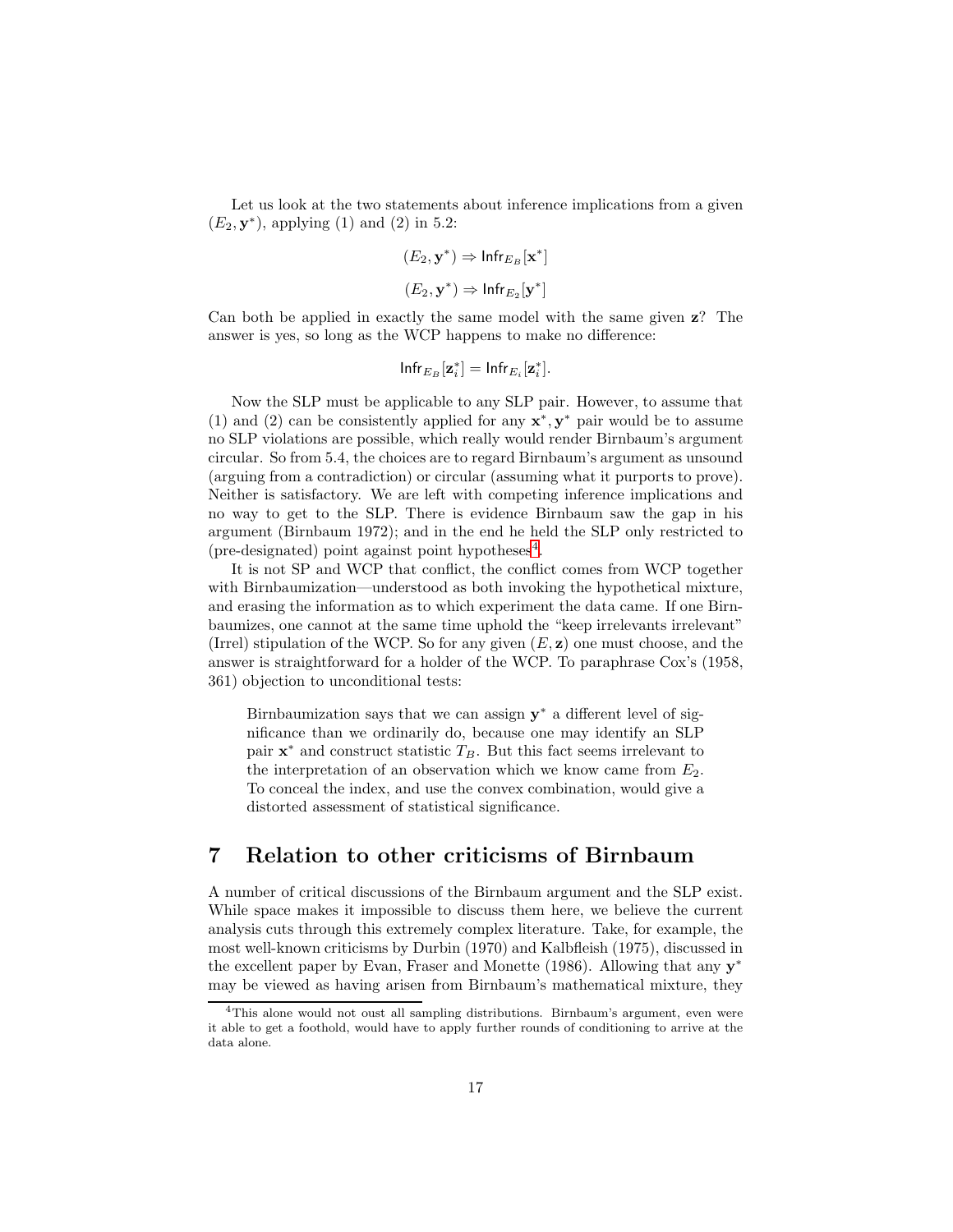consider the proper order of application of the principles. If we condition on the given experiment first, Kalbfleish's revised sufficiency principle is inapplicable, so Birnbaum's argument fails. On the other hand, Durbin argues, if we reduce to the minimal sufficient statistic first, then his revised principle of conditionality cannot be applied. Again Birnbaum's argument fails. So either way it fails.

Unfortunately, the idea that one must revise the initial principles in order to block SLP allows downplaying or dismissing these objections as tantamount to denying SLP at any cost (please see the references<sup>[5](#page-17-0)</sup>). We can achieve what they wish to show, without altering principles, and from WCP alone. Given y ∗ , WCP blocks Birnbaumization; given y <sup>∗</sup> has been Birnbaumized, the WCP precludes conditioning.

We agree with Evans, Fraser, and Monette (1986, 193) "that Birnbaum's use of [the principles] are contrary to the intentions of the principles, as judged by the relevant supporting and motivating examples. From this viewpoint we can state that the intentions of S and C do not imply L." [Where S, C, and L are our SP, WCP and SLP]. Like Durbin and Kalbfleisch, they too offer a choice of modifications of the principles to block the SLP. These are highly insightful and interesting; we agree that they highlight a need to be clear on the experimental model at hand. Still, it is preferable to state the WCP so as to reflect these "intentions", without which it is robbed of its function. The problem stems from mistaking WCP as the equivalence  $\text{Inf}_{E_{mix}}[\mathbf{x}] = \text{Inf}_{E_i}[\mathbf{y}]$  (whether the mixture is hypothetical or actual). This is at odds with the WCP. The puzzle is solved by adequately stating the WCP. Aside from that, we need only keep the meaning of terms consistent through the argument.

We emphasize that we are neither rejecting the SP nor claiming that it breaks down, even in the special case  $E_B$ . The sufficiency of  $T_B$  within  $E_B$ , as a mathematical concept, holds: the value of  $T_B$  "suffices" for  $\mathsf{Infr}_{E_B}[\mathbf{y}^*],$ the inference from the associated convex combination. Whether reference to hypothetical mixture  $E_B$  is relevant for inference from given  $y^*$  is a distinct question.

# 8 Concluding remarks

An essential component of informative inference for sampling theorists is the relevant sampling distribution: it is not a separate assessment of performance, but part of the necessary ingredients of informative inference. It is this feature that enables sampling theory to have SLP violations (e.g., in significance testing contexts). Any such SLP violation, according to Birnbaum's argument, prevents adhering to both SP and WCP. We have shown that SLP violations do not preclude WCP and SP.

<span id="page-17-0"></span><sup>&</sup>lt;sup>5</sup>In addition to the authors cited in the manuscript, see especially comments by Savage, G., Cornfield, J., Bross, C., Pratt, J., Dempster, A., (1962) on Birnbaum. For later discussions, see O. Barndorff-Nielsen (1975); J. Berger (1986); J. Berger and Wolpert (1988); Birnbaum (1970a,b),Dawid (1986); Savage (1970), and references therein.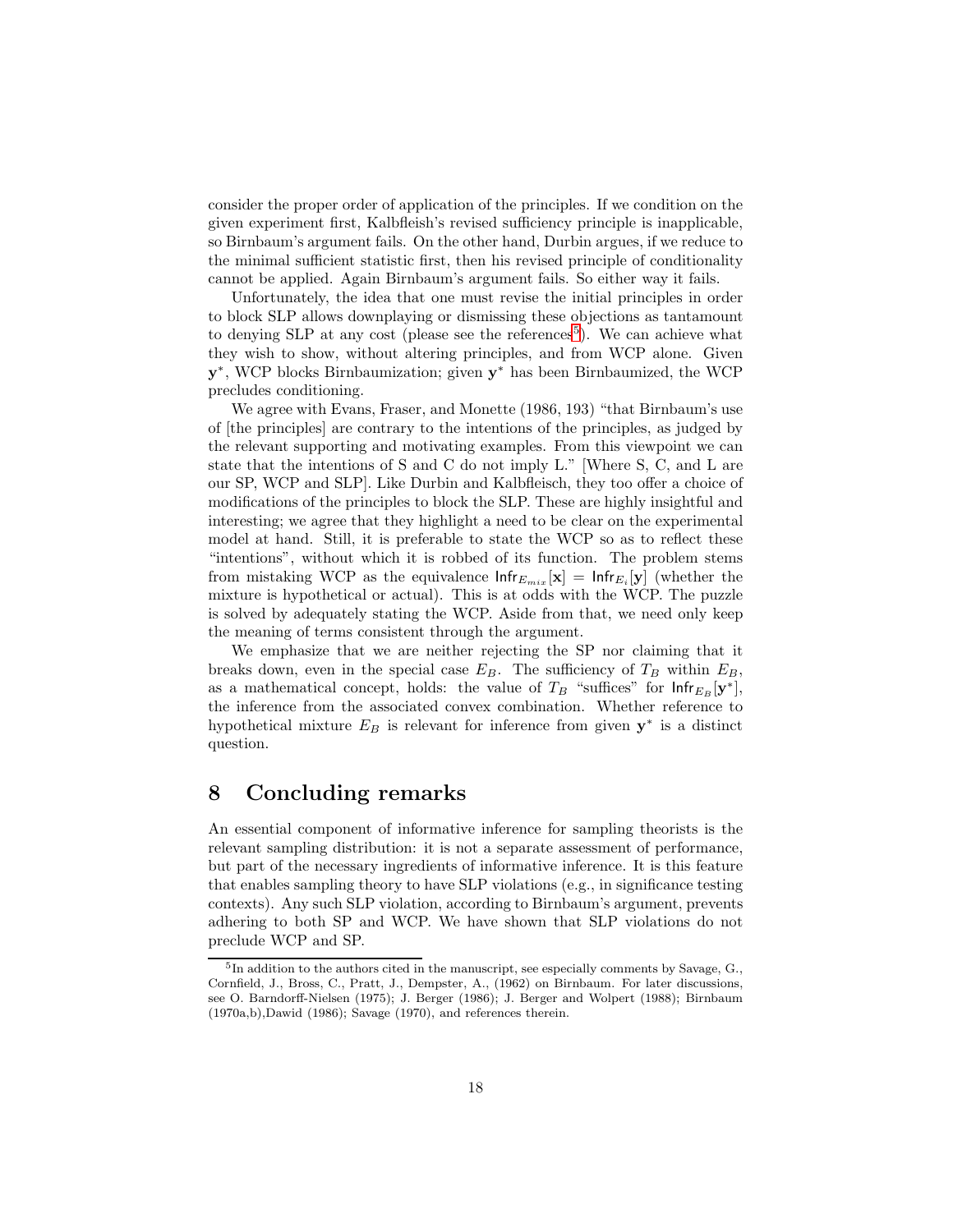The SLP is a universal generalization claiming to hold for an arbitrary SLP pair. As stated in Section 2.2:

**SLP**: For any two experiments  $E_1$  and  $E_2$  with different probability models  $f_1(.)$ ,  $f_2(.)$  but with the same unknown parameter  $\theta$ , if  $(E_1, \mathbf{x}^*)$  and  $(E_2, \mathbf{y}^*)$  form an SLP pair, then  $\mathsf{Infr}_{E_1}[\mathbf{x}^*] = \mathsf{Infr}_{E_2}[\mathbf{y}^*].$ 

The SLP does not refer to mixtures. But supposing that  $(E_2, \mathbf{y}^*)$  is given, Birnbaum asks us to consider that  $y^*$  could also have resulted from a  $\theta$ -irrelevant mixture that selects between  $E_1, E_2$ . The WCP says this piece of information should be irrelevant for computing the inference from  $(E_2, y^*)$ , once given. That is:  $\textsf{Infr}_{E_i}[(E_{mix}, \mathbf{y}^*)] = \textsf{Infr}_{E_i}[\mathbf{y}^*]$ . It follows that if  $\textsf{Infr}_{E_1}[\mathbf{x}^*] \neq \textsf{Infr}_{E_2}[\mathbf{y}^*]$ , the two remain unequal after the recognition that  $y^*$  could have come from the mixture. What was an SLP violation, remains one.

Given y ∗ , the WCP says do not Birnbaumize. One is free to do so, but not to simultaneously claim to hold the WCP in relation to the given  $y^*$ , on pain of logical contradiction. If one does choose to Birnbaumize, and to construct  $T_B$ , admittedly, the known outcome  $y^*$  yields the same value of  $T_B$  as would  $\mathbf{x}^*$ . Using the sample space of  $E_B$  yields: [B]:  $\mathsf{Infr}_{E_B}[\mathbf{x}^*] = \mathsf{Infr}_{E_B}[\mathbf{y}^*]$ . This is based on the convex combination of the two experiments, and differs from both  $\inf_{E_1} [\mathbf{x}^*]$  and  $\inf_{E_2} [\mathbf{y}^*]$ . So again, any SLP violation remains. Granted, if only the value of  $T_B$  is given, using  $\mathsf{Infr}_{E_B}$  may be appropriate. For then we are given only the disjunction: either  $(E_1, \mathbf{x}^*)$  or  $(E_2, \mathbf{y}^*)$ . In that case one is barred from using the implication from either individual  $E_i$ . A holder of WCP might put it this way: once  $(E, \mathbf{z})$  is given, whether E arose from a  $\theta$ -irrelevant mixture, or was fixed all along, should not matter to the inference; but whether a result was Birnbaumized or not should, and does, matter.

There is no logical contradiction in holding that if data are analyzed one way (using the convex combination in  $E_B$ ), a given answer results, and if analyzed another way (via WCP) one gets quite a different result. One may consistently apply both the  $E_B$  and the WCP directives to the same result, in the same experimental model, only in cases where WCP makes no difference. To claim for any  $x^*$ ,  $y^*$ , the WCP never makes a difference, however, would entail that there can be no SLP violations, which would make the argument circular<sup>[6](#page-18-0)</sup>. Another possibility, would be to hold, as Birnbaum ultimately did, that the SLP is "clearly plausible" (Birnbaum 1968, 301) only in "the severely restricted case of a parameter space of just two points" where these are predesignated (Birnbaum 1969, 128). But SLP violations remain.

<span id="page-18-0"></span> $6$ His argument would then follow the pattern: If there are SLP violations then there are no SLP violations. Note that (V implies not-V) is not a logical contradiction. It is logically equivalent to not-V. Then, Birnbaum's argument is equivalent to not-V: denying that  $\mathbf{x}^*, \mathbf{y}^*$ can give rise to an SLP violation. That would render it circular.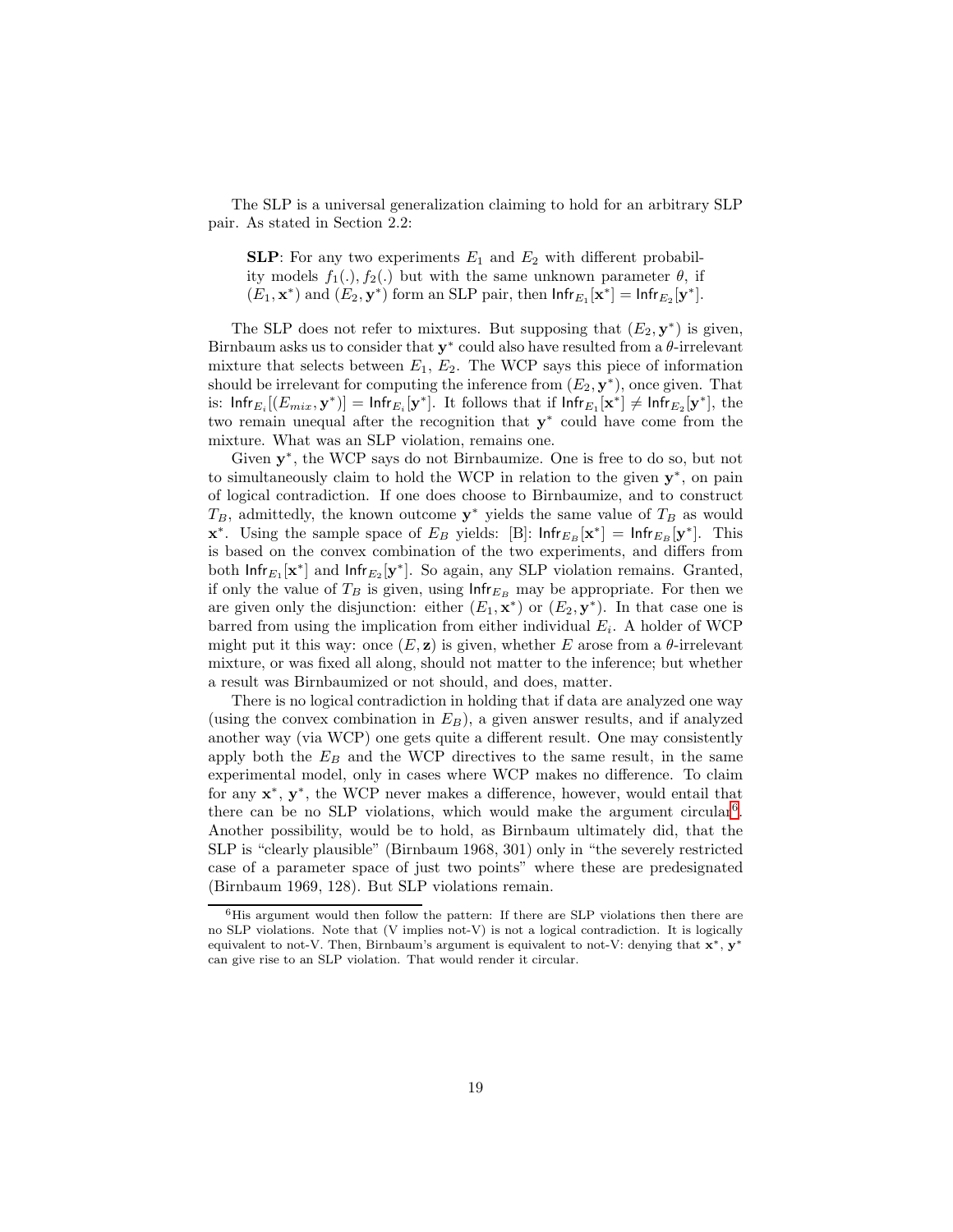# References

- [1] Barndorff-Nielsen, O. 1975. "Comments on Paper by J. D. Kalbfleisch." *Biometrika* 62 (2): 261–262.
- [2] Berger, J.O. 1986. "Discussion on a Paper by Evans et Al. [On Principles and Arguments to Likelihood]." *Canadian Journal of Statistics* 14 (3): 195– 196.
- [3] ———. 2006. "The Case for Objective Bayesian Analysis." *Bayesian Analysis 1* (3): 385–402.
- [4] Berger, J. O., and R. L. Wolpert. 1988. *The Likelihood Principle*. 2nd ed. Vol. 6. Lecture Notes-Monograph Series. Hayward, California: Institute of Mathematical Statistics.
- [5] Birnbaum, A. 1962. "On the Foundations of Statistical Inference." In *Breakthroughs in Statistics*, edited by S. Kotz and N. Johnson, 1:478–518. Springer Series in Statistics. New York: Springer-Verlag.
- [6] ———. 1968. "Likelihood." In *International Encyclopedia of the Social Sciences*, 9:299–301. New York: Macmillan and the Free Press.
- [7] ———. 1969. "Concepts of Statistical Evidence." In *Philosophy, Science, and Method: Essays in Honor of Ernest Nagel*, edited by S. Morgenbesser, P. Suppes, and M. G. White, 112–143. New York: St. Martin's Press.
- [8] ———. 1972. "More on Concepts of Statistical Evidence." *Journal of the American Statistical Association* 67 (340): 858–861.
- [9] ———. 1975. "Comments on Paper by J. D. Kalbfleisch." *Biometrika* 62 (2): 262–264.
- [10] Casella, G., and R. L. Berger. 2002. *Statistical Inference*. 2nd ed. Belmont, CA: Duxbury Press.
- [11] Cox, D. R. 1958. "Some Problems Connected with Statistical Inference." *Annals of Mathematical Statistics* 29 (2): 357–372.
- [12] ———.1977. "The Role of Significance Tests (with Discussion)." *Scandinavian Journal of Statistics* 4 (2): 49–70.
- [13] ———. 1978. "Foundations of Statistical Inference: The Case for Eclecticism." *Australian Journal of Statistics* 20 (1). Knibbs Lecture, Statistical Society of Australia: 43–59.
- [14] Cox, D. R., and D. V. Hinkley. 1974. *Theoretical Statistics*. London: Chapman and Hall.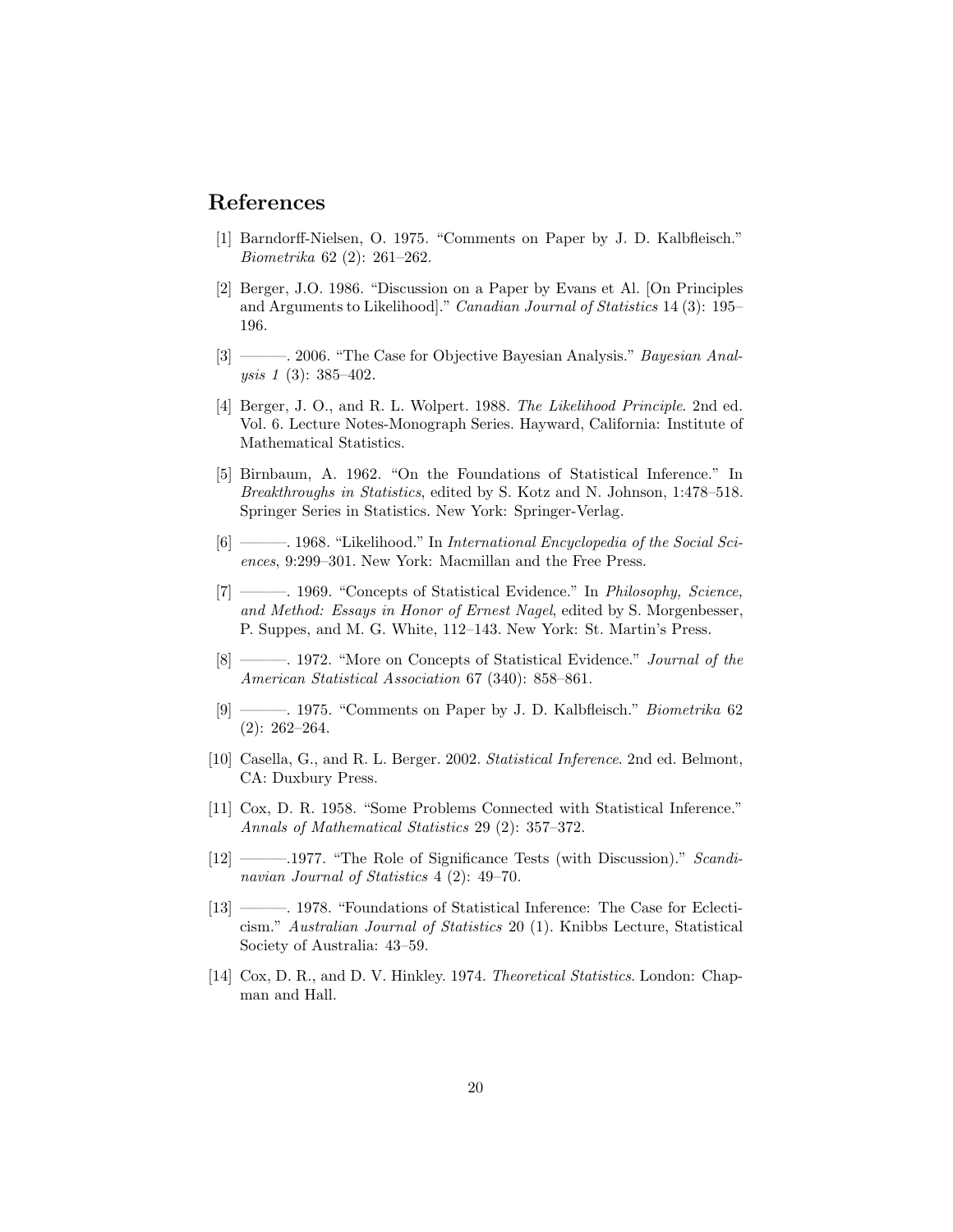- [15] Cox, D. R., and D. G. Mayo. 2010. "Objectivity and Conditionality in Frequentist Inference." In *Error and Inference: Recent Exchanges on Experimental Reasoning, Reliability, and the Objectivity and Rationality of Science*, edited by Deborah G. Mayo and Aris Spanos, 276–304. Cambridge: CUP.
- [16] Dawid, A. P. 1986. "Discussion on a Paper by Evans et Al. [On Principles and Arguments to Likelihood]." *Canadian Journal of Statistics* 14 (3): 196– 197.
- [17] Durbin, J. 1970. "On Birnbaum's Theorem on the Relation Between Sufficiency, Conditionality and Likelihood." *Journal of the American Statistical Association* 65 (329): 395–398.
- [18] Evans, M., J., D. A. S. Fraser, and G, Monette. 1986. "On Principles and Arguments to Likelihood." The *Canadian Journal of Statistics*/La Revue Canadienne de Statistique 14 (3) (September 1): 181–194.
- [19] Ghosh, J. K., M. Delampady, and T. Samanta. 2006. *An Introduction to Bayesian Analysis*. New York: Springer.
- [20] Kalbfleisch, J. D. 1975. "Sufficiency and Conditionality." *Biometrika* 62 (2): 251–259.
- [21] Lehmann, E. L., and J. P. Romano. 2005. *Testing Statistical Hypotheses*. 3rd ed. Springer Texts in Statistics. New York: Springer.
- [22] Mayo, D. G. 1996. *Error and the Growth of Experimental Knowledge*. Chicago: University of Chicago Press.
- [23] ———. 2010. "An Error in the Argument From Conditionality and Sufficiency to the Likelihood Principle." In *Error and Inference: Recent Exchanges on Experimental Reasoning, Reliability, and the Objectivity and Rationality of Science*, edited by Deborah G. Mayo and Aris Spanos, 305– 314. CUP.
- [24] Mayo, D. G., and D. R. Cox. 2010. "Frequentist Statistics as a Theory of Inductive Inference." In *Error and Inference: Recent Exchanges on Experimental Reasoning, Reliability, and the Objectivity and Rationality of Science*, edited by Deborah G. Mayo and Aris Spanos, 247–274. Cambridge: Cambridge University Press. First published in The second Erich L. Lehmann symposium: Optimality (2006), edited by J. Rojo, 49:77– 97. Lecture Notes-Monograph Series, Beachwood, Ohio, USA: Institute of Mathematical Statistics.
- [25] ———. 2011. "Statistical Scientist Meets a Philosopher of Science: A Conversation." Edited by Deborah G. Mayo, Aris Spanos, and Kent W. Staley. *Rationality, Markets and Morals: Studies at the Intersection of Philosophy*